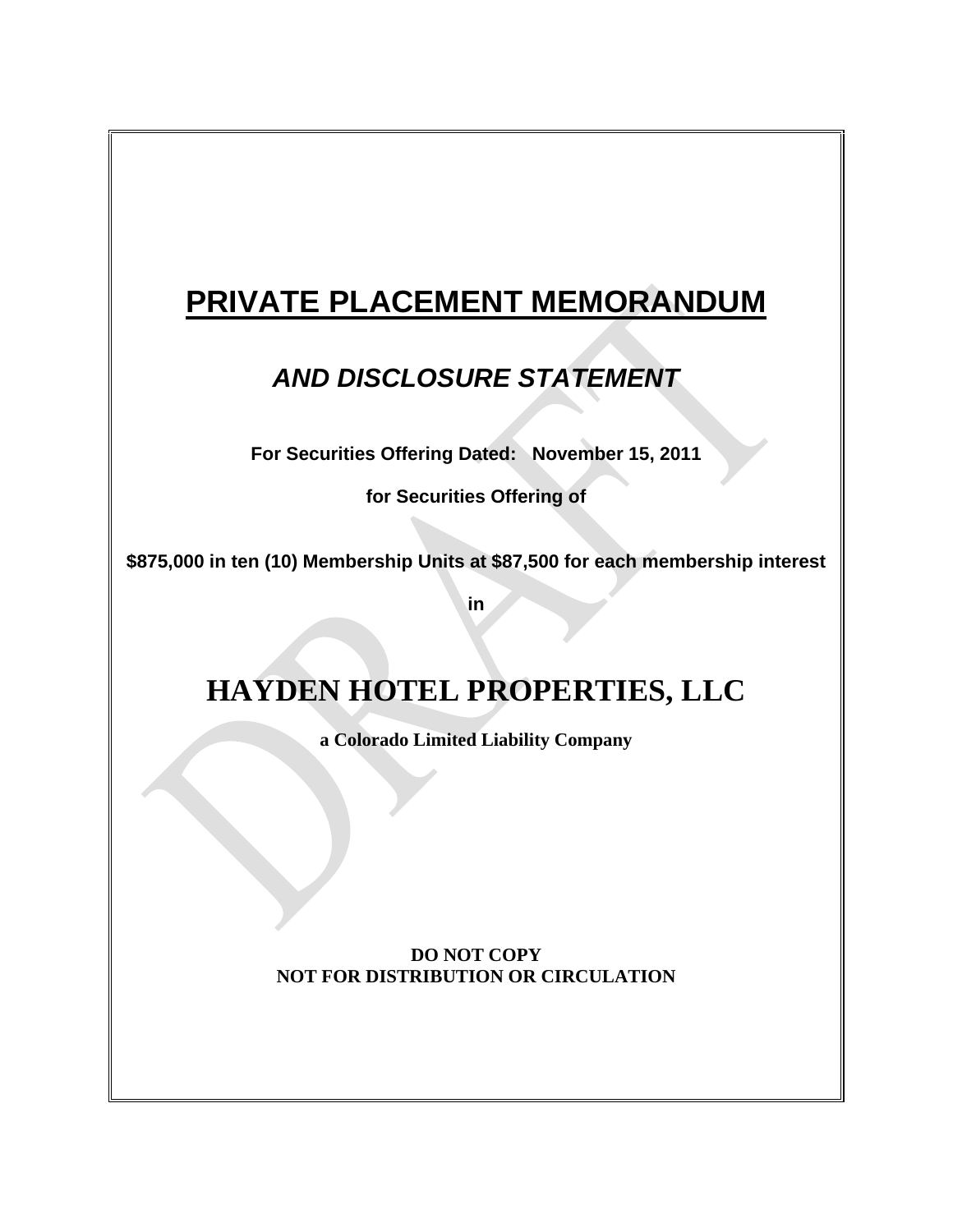CONFIDENTIAL PLACEMENT MEMORANDUM SERIAL NUMBER:\_\_\_\_

## *SYNOPSIS of* **Private Placement Memorandum**

## *AND DISCLOSURE STATEMENT*

**Dated: November 15, 2011 for Securities Offering of**

**\$875,000 in ten (10) Membership Units at \$87,500 for each membership interest**

**in**

# *HAYDEN HOTEL PROPERTIES, LLC*

A Development Stage Colorado Liability Company

| Type of securities offered:           |                                      | Membership Units (Units) in a limited liability company. |  |
|---------------------------------------|--------------------------------------|----------------------------------------------------------|--|
| Maximum Number of Securities Offered: |                                      | 875,000                                                  |  |
| Minimum Number of Securities Offered: |                                      | 875,000                                                  |  |
| Price Per Security:                   |                                      | \$87,500                                                 |  |
| <b>Total Proceeds:</b>                | If Maximum Sold:<br>If Minimum Sold: | \$875,000<br>\$875,000                                   |  |
|                                       |                                      |                                                          |  |

| Is a commissioned selling agent selling the securities subject to this Offering? | No. |
|----------------------------------------------------------------------------------|-----|
| Is there a finder's fee or other similar payment to any person?                  | Nο  |
| Is there an escrow or impound of proceeds until the minimum is obtained?         | Yes |
| Is this Offering limited to members of a special group?                          | Yes |
| Is transfer of securities restricted?                                            | Yes |

**INVESTMENT IN SMALL BUSINESSES INVOLVES A HIGH DEGREE OF RISK, AND POTENTIAL INVESTORS SHOULD NOT INVEST ANY FUNDS IN THIS COMPANY UNLESS THEY CAN AFFORD TO LOSE THEIR INVESTMENT IN ITS ENTIRETY.**

**IN MAKING AN INVESTMENT DECISION, INVESTORS MUST RELY ON THEIR OWN EXAMINATION OF THE COMPANY AND THE TERMS AND CONDITIONS OF THIS OFFERING INCLUDING THE MERITS AND RISKS INVOLVED. THESE SECURITIES HAVE NOT BEEN RECOMMENDED BY ANY FEDERAL OR STATE SECURITIES COMMISSION OR REGULATORY AUTHORITY. FURTHERMORE, THE FOREGOING AUTHORITIES HAVE NOT CONFIRMED THE ACCURACY OR DETERMINED THE ADEQUACY OF THIS DISCLOSURE DOCUMENT. ANY REPRESENTATION TO THE CONTRARY MAY BE A CRIMINAL OFFENSE.**

This Company is a **development stage company** in that it is in its development stages and has never conducted business operations.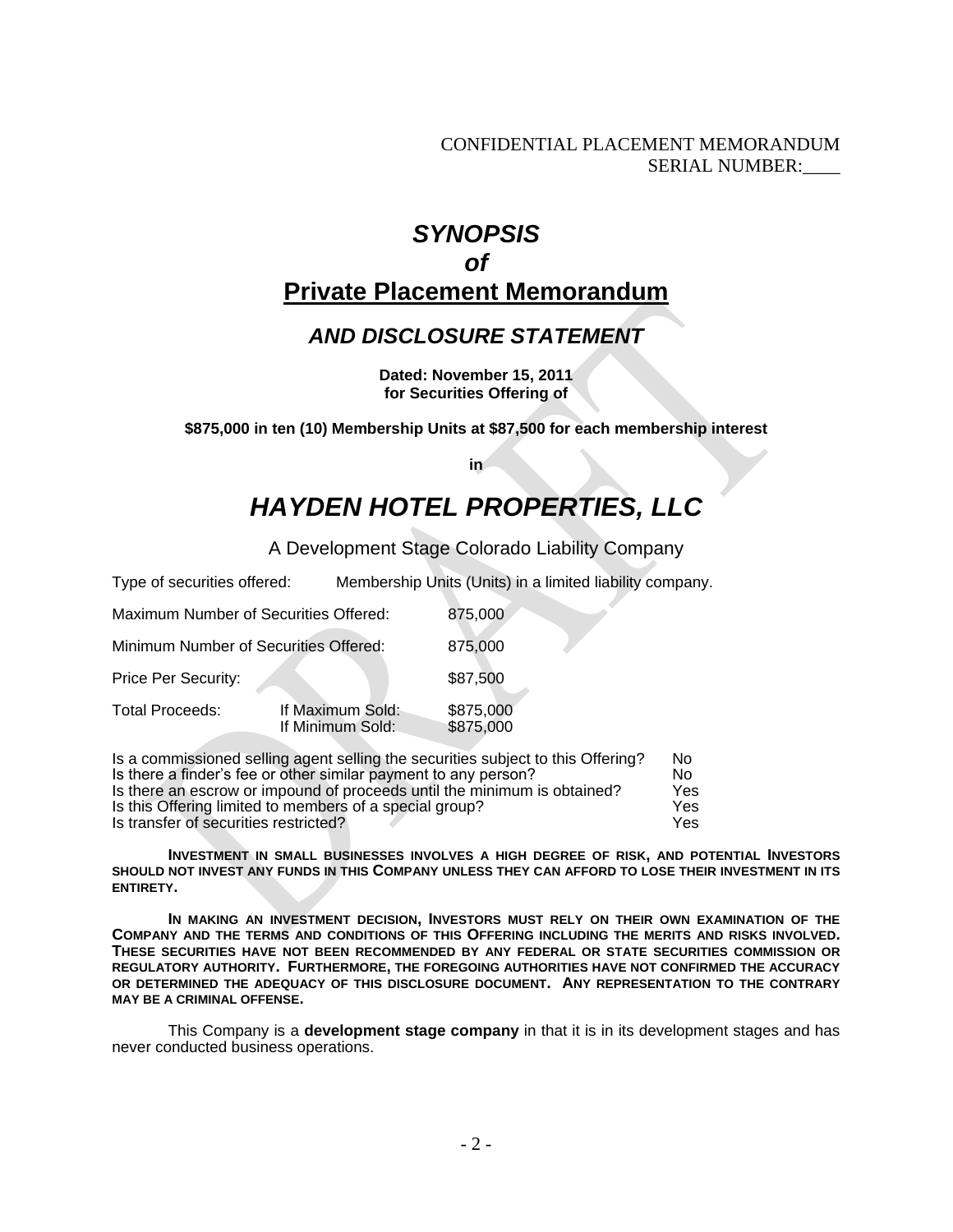**THE SHARES OFFERED HEREBY HAVE NOT BEEN REGISTERED FOR SALE UNDER THE SECURITIES ACT OF 1933, AS AMENDED OR UNDER ANY STATE SECURITIES ACT, BUT ARE BEING OFFERED AND SOLD IN RELIANCE UPON EXEMPTIONS FROM THE REGISTRATION PROVISIONS OF SUCH ACTS. NO FEDERAL OR STATE AGENCY HAS APPROVED OR RECOMMENDED THE STOCK, PASSED UPON THE FAIRNESS OF THE TERMS OF THE OFFERING OR PASSED UPON THE ACCURACY OR ADEQUACY OF THIS MEMORANDUM. ANY REPRESENTATION TO THE CONTRAIRE IS A CRIMINAL OFFENSE**.

**AN INVESTMENT IN THESE SECURITIES IS SUBJECT TO RISK. SEE "SPECIAL CONSIDERATION AFFECTING THE COMPANY."**

(The balance of this page is intentionally left blank.)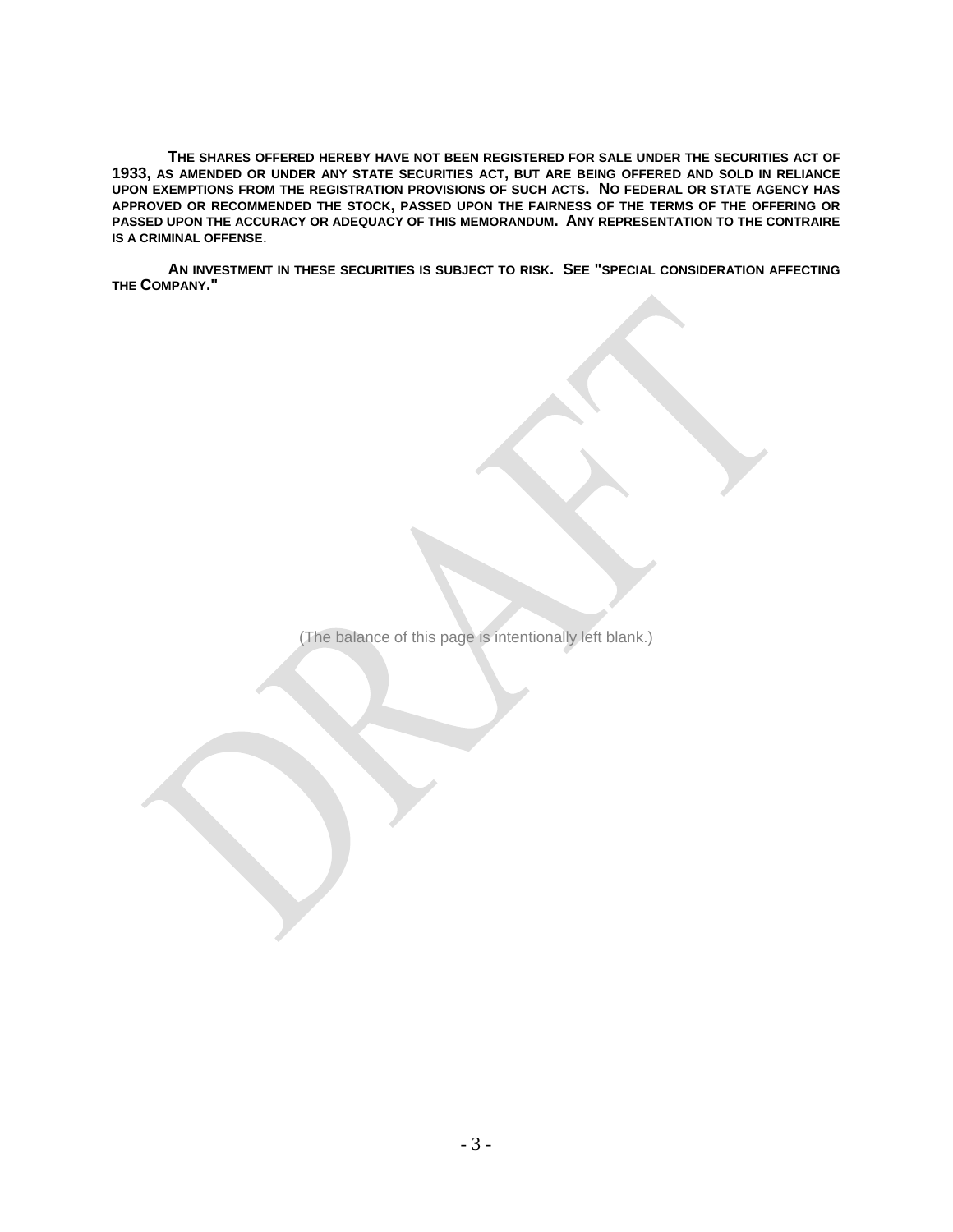## **TABLE OF CONTENTS**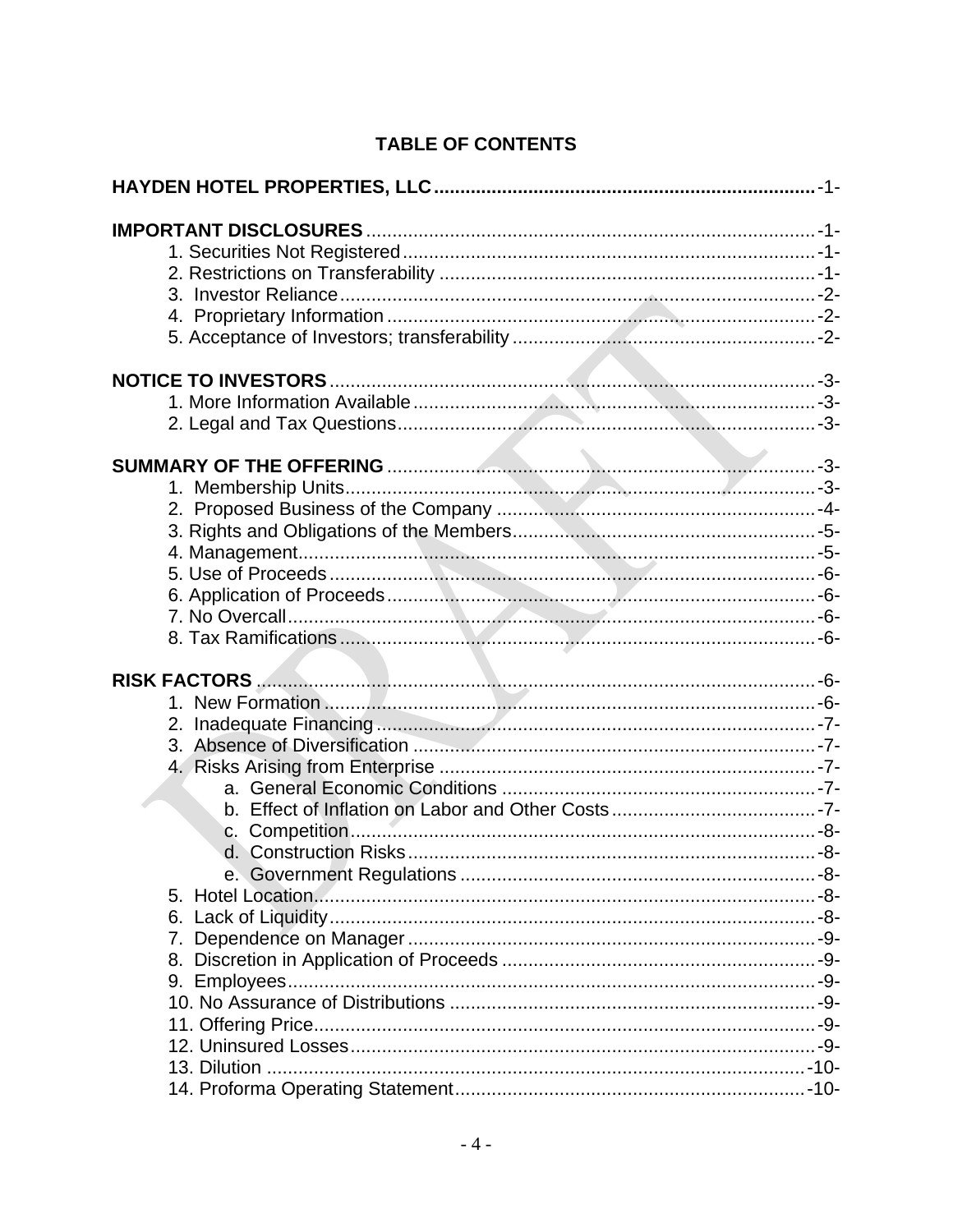| THE OPERATING AGREEMENT <b>MACHIMORY CONTROLS</b> 16-                     |      |
|---------------------------------------------------------------------------|------|
|                                                                           |      |
|                                                                           |      |
| <b>SUBSCRIPTION AGREEMENT</b>                                             | -16- |
|                                                                           |      |
| Appendix "A" - Articles of Organization and Operating Agreement of Hayden |      |
| <b>Hotel Properties, LLC</b>                                              |      |
|                                                                           |      |
| Appendix "B" - Subscription Agreement of Hayden Hotel Properties, LLC     |      |
| Appendix "C" - Project Site Information                                   |      |
|                                                                           |      |
| Appendix "D" - Pro Forma Operating Statement                              |      |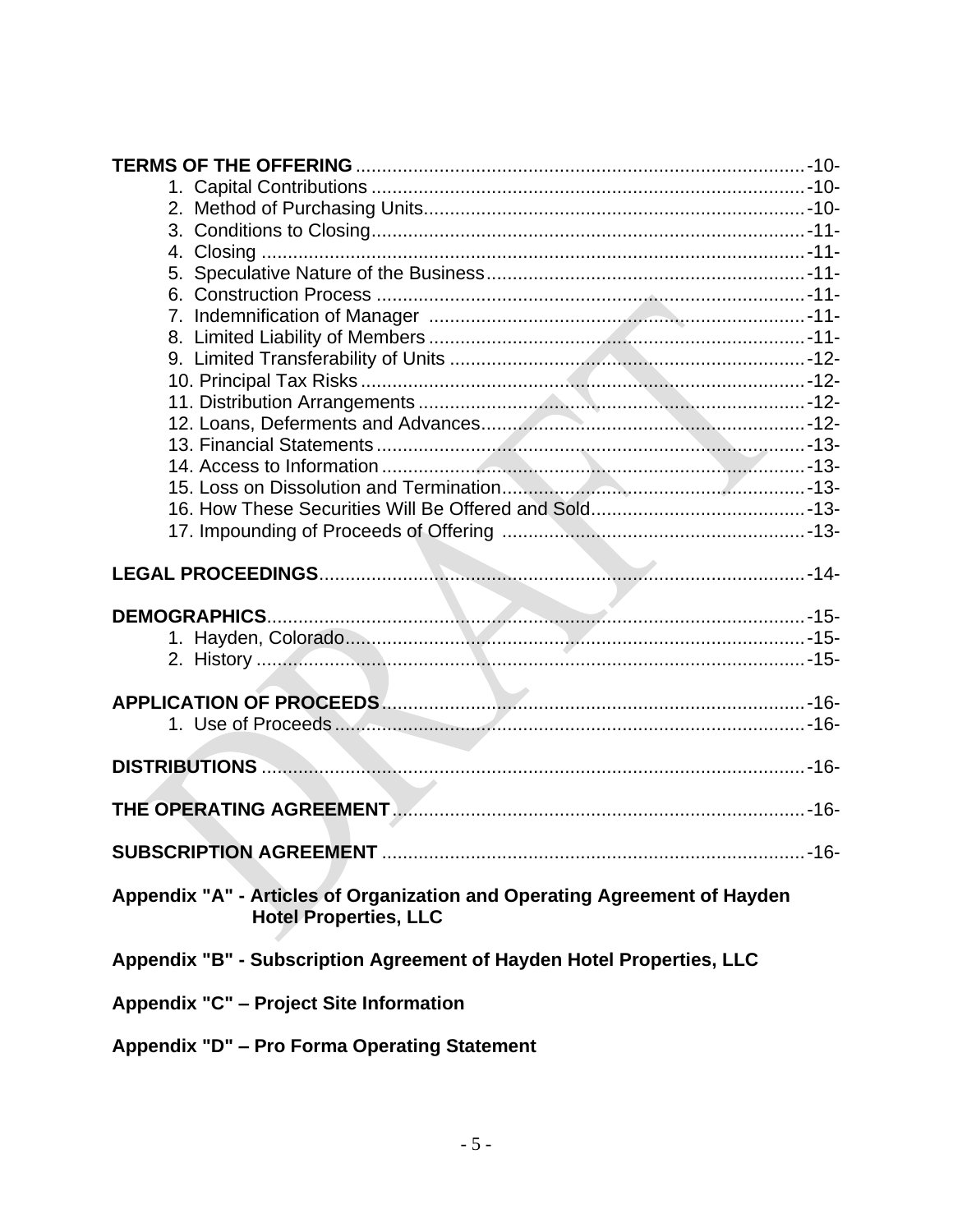# **PRIVATE PLACEMENT MEMORANDUM**

## *AND DISCLOSURE STATEMENT*

## **Dated: November 15, 2011**

## **for Securities Offering of**

## **\$875,000 in ten (10) Units at \$87,500 for each Membership Unit**

**in**

## **HAYDEN HOTEL PROPERTIES, LLC**

A Colorado limited liability company (the Company), formed for the purpose of the creation, ownership and operation of a limited purpose hotel in Hayden, Colorado titled "Hayden Hotel Properties, LLC", scheduled to begin operations on or before November 1, 2012.

## **IMPORTANT DISCLOSURES**

## **1. SECURITIES NOT REGISTERED**

**THE SECURITIES OFFERED HEREBY HAVE NOT BEEN REGISTERED UNDER THE SECURITIES ACT OF 1933, AS AMENDED (the ACT), OR THE SECURITIES LAWS OF THE STATE OF COLORADO AND ARE BEING OFFERED AND SOLD IN RELIANCE ON EXEMPTIONS FROM THE REGISTRATIONS REQUIREMENTS OF SAID ACT AND SUCH LAWS. THESE SECURITIES ARE OFFERED BY REASON OF SPECIFIC EXEMPTIONS FROM REGISTRATION IN REGULATION D UNDER RULE 504 PROMULGATED UNDER THE ACT RELATING TO THE LIMITED AVAILABILITY OF THE OFFERING. ALL INVESTORS HEREIN MUST BE "ACCREDITED INVESTORS" AS DEFINED IN REGULATION D. SALES OF THE UNITS WILL BE RESTRICTED TO THOSE PERSONS WHO MEET THE REQUIREMENTS AND MAKE THE REPRESENTATIONS SET FORTH THEREIN.** *SEE "INVESTOR SUITABILITY STANDARDS" BELOW.*

#### **2. RESTRICTIONS ON TRANSFERABILITY**

**THESE SECURITIES ARE SUBJECT TO RESTRICTIONS ON TRANSFERABILITY AND RESALE AND MAY NOT BE TRANSFERRED OR RESOLD EXCEPT AS PERMITTED UNDER THE SECURITIES LAWS IN THE STATE OF COLORADO, PURSUANT TO EXEMPTION THEREFROM. INDIVIDUALS OR ENTITIES INVESTING MONEY FOR MEMBERSHIP UNITS (INVESTORS) SHOULD BE AWARE THAT THEY MAY BE REQUIRED TO HOLD THE FINANCIAL INVESTMENT FOR AN INDEFINITE PERIOD OF TIME.**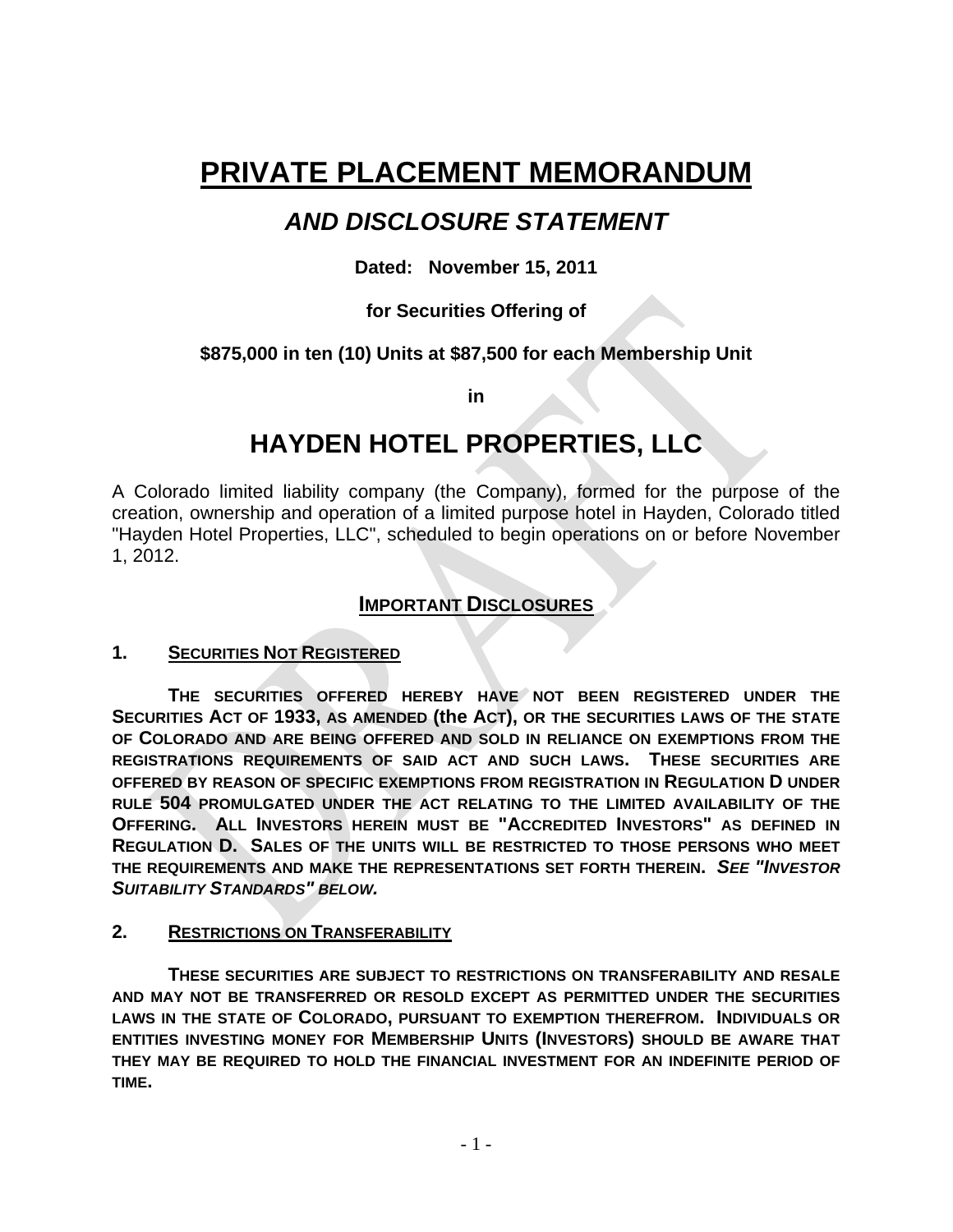### **3. INVESTOR RELIANCE**

**THESE SECURITIES HAVE NOT BEEN RECOMMENDED BY A FEDERAL OR STATE SECURITIES COMMISSION OR REGULATORY AUTHORITY. FURTHERMORE, THE FOREGOING AUTHORITIES HAVE NOT CONFIRMED THE ACCURACY OR DETERMINED THE ADEQUACY OF THIS DOCUMENT. ANY REPRESENTATION TO THE CONTRARY IS A CRIMINAL OFFENSE.**

**THEREFORE, EACH INVESTOR AND HIS OR HER REPRESENTATIVE IS URGED TO READ THIS PRIVATE PLACEMENT MEMORANDUM (MEMORANDUM) CAREFULLY AND MUST RELY ON HIS OR HER EXAMINATION OF THE COMPANY AND THE TERMS OF THE PLACEMENT, INCLUDING THE MERITS AND RISKS INVOLVED, IN MAKING AN INVESTMENT DECISION WITH RESPECT TO PURCHASE THE UNITS. NOTHING CONTAINED HEREIN IS, OR SHALL BE RELIED ON AS, A PROMISE OR REPRESENTATION AS TO THE FUTURE PERFORMANCE OF THE COMPANY. PROSPECTIVE INVESTORS SHOULD NOT ASSUME THAT THERE HAS BEEN NO CHANGE IN THE COMPANY'S FINANCIAL OR OTHER CONDITION SINCE THE DATE HEREOF.**

**THIS MEMORANDUM DOES NOT CONSTITUTE AN OFFER TO SELL OR A SOLICITATION OF AN OFFER TO BUY THE UNITS IN ANY JURISDICTION OR TO ANY PERSON IF IT IS UNLAWFUL. EXCEPT WHERE OTHERWISE INDICATED, THIS MEMORANDUM CONTAINS INFORMATION AS OF THE DATE HEREOF. NEITHER THE DELIVERY OF THE MEMORANDUM NOR ANY SALE MADE HEREUNDER SHALL, UNDER ANY CIRCUMSTANCE, CREATE ANY IMPLICATION THAT THERE HAS BEEN NO CHANGE IN THE AFFAIRS OF THE COMPANY SINCE THE DATE HEREOF.**

#### **4. PROPRIETARY INFORMATION**

**THE INFORMATION IN THIS MEMORANDUM IS PROPRIETARY TO THE COMPANY AND IS BEING SUBMITTED TO PROSPECTIVE INVESTORS WITH THE EXPRESS UNDERSTANDING THAT, WITHOUT THE PRIOR WRITTEN PERMISSION OF THE COMPANY, SUCH PERSONS WILL NOT RELEASE THIS DOCUMENT OR DISCUSS THE INFORMATION CONTAINED HEREIN OR MAKE REPRODUCTIONS OR USE IT FOR ANY PURPOSE OTHER THAN EVALUATING A POTENTIAL INVESTMENT IN THE COMPANY. NOTWITHSTANDING, PROSPECTIVE INVESTORS MAY CONSULT WITH THEIR PERSONAL ACCOUNTING AND LEGAL PROFESSIONALS ON A CONFIDENTIAL BASIS IN ORDER TO THOROUGHLY EVALUATE THIS OFFERING. A PROSPECTIVE INVESTOR, BY ACCEPTING DELIVERY OF THIS MEMORANDUM, AGREES TO RETURN IT TO THE COMPANY IF THE PROSPECTIVE INVESTOR DOES NOT UNDERTAKE TO PURCHASE ANY OF THE UNITS OFFERED HEREBY.**

## **5. ACCEPTANCE OF INVESTORS; TRANSFERABILITY**

**THE UNITS ARE OFFERED BY THE COMPANY SUBJECT TO WITHDRAWAL, CANCELLATION OR MODIFICATION OF THE OFFER WITHOUT NOTICE. THE COMPANY RESERVES THE RIGHT TO REJECT ANY SUBSCRIPTION, IN WHOLE OR IN PART, FOR ANY REASON NOT PROHIBITED BY LAW. THE COMPANY SHALL BE DEEMED TO HAVE ACCEPTED A SUBSCRIPTION ONLY AT SUCH TIME AS**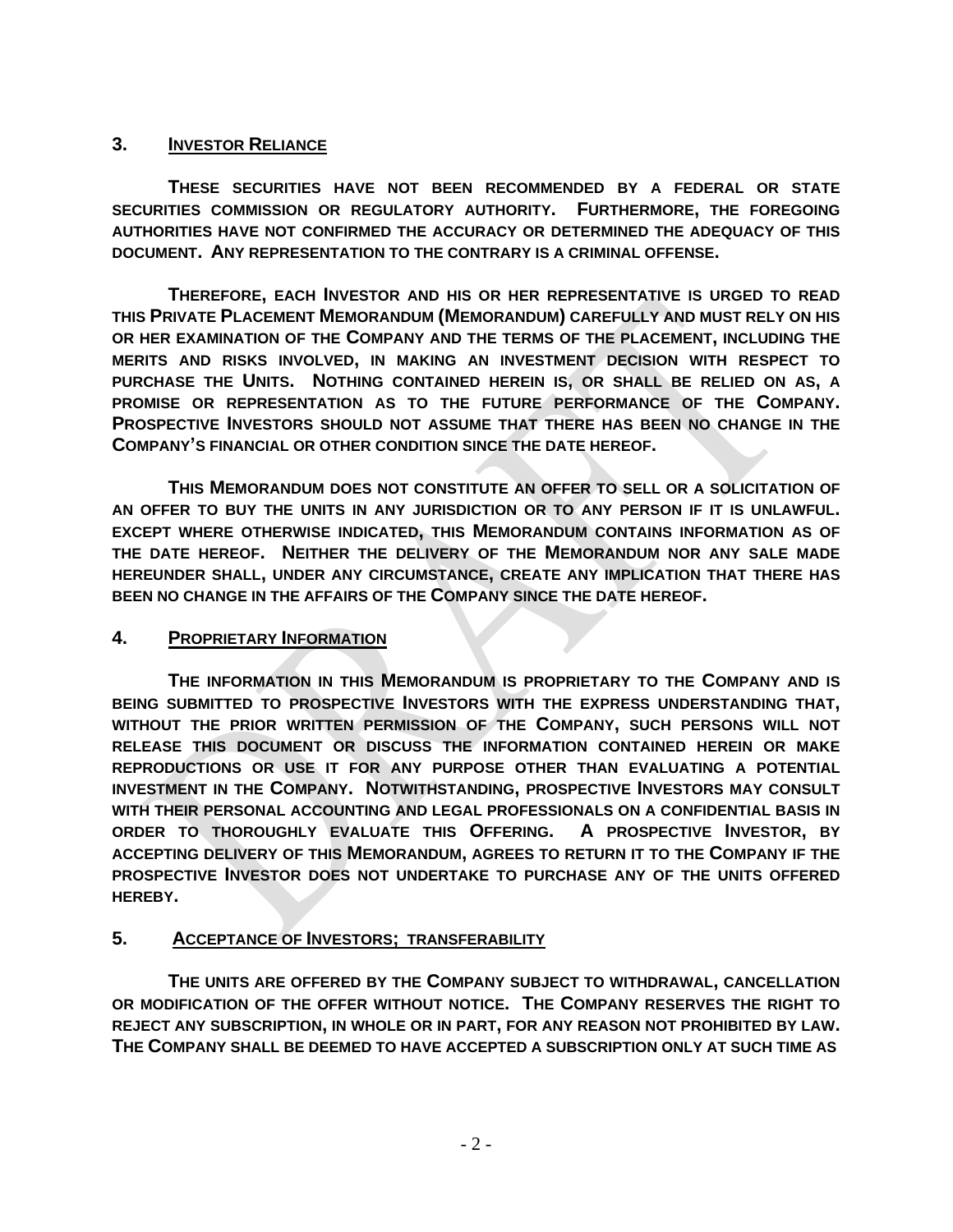**A COPY OF THE SUBSCRIPTION AGREEMENT HAS BEEN EXECUTED ON BEHALF OF THE COMPANY BY THE MANAGER AND RETURNED TO THE SUBSCRIBER. DEPOSIT OF A SUBSCRIBER'S CHECK IN THE COMPANY'S ACCOUNT WILL NOT CONSTITUTE ACCEPTANCE.**

**INVESTORS MUST EXPECT TO BEAR THE ECONOMIC RISK OF THIS INVESTMENT FOR AN INDEFINITE PERIOD. THE UNITS MAY NOT BE SOLD, TRANSFERRED OR OTHERWISE DISPOSED OF BY AN INVESTOR WITHOUT REGISTRATION UNDER THE ACT OR APPLICABLE STATE SECURITIES LAWS, UNLESS, IN THE OPINION OF COUNSEL ACCEPTABLE TO THE COMPANY, SUCH REGISTRATION IS NOT REQUIRED.**

## **NOTICE TO INVESTORS**

#### 1. **More Information Available**

The Company agrees to make available to each prospective Investor, prior to his, her or its purchase of one or more Units, the opportunity to ask questions of, and receive answers from, the Manager concerning the terms and conditions of the placement and to obtain, to the extent the Company possesses such information or can acquire it without unreasonable effort or expense, any additional information which is necessary to verify the accuracy of the information set forth herein. Questions, inquiries and requests for information may be directed to the Company Manager by mail addressed to the attention of ROBERT E. ZIBELL, CREEK VIEW CORPORATION, HAYDEN HOTEL PROPERTIES, LLC, BOX 1581, HAYDEN, COLORADO 81639**, OR BY TELEPHONE DURING BUSINESS HOURS TO** ROBERT E. ZIBELL AT (785) 845-3709 **OR BY E-MAIL AT bob@zibell.com**. Each Investor must rely on the Investor's own evaluation of the Company and the terms of the placement, including the merits and risks involved in making a decision to purchase Membership Units.

#### 2. **Legal and Tax Questions**

**EACH INVESTOR SHOULD CONSULT HIS OR HER OWN PROFESSIONAL ADVISORS AS TO LEGAL, TAX, ACCOUNTING AND OTHER MATTERS CONCERNING THE PURCHASE OF UNITS OF MEMBERSHIP IN A LIMITED LIABILITY COMPANY AND ALL OTHER ASPECTS OF HIS OR HER INVESTMENT.**

## **SUMMARY OF THE OFFERING**

## 1. **Membership Units**

The Company is offering to selected individuals and entities (Accredited Investors) the opportunity to purchase ownership rights in a limited liability company (the Offering). These rights will be granted in the form of units of membership in the Company (Membership Units or Units). These Units are similar to, but not the same as, shares of stock in a corporation. *See "Rights and Obligations of the Members" below.* The Company will be managed by a single corporation organized in the State of Colorado (the Manager) as more specifically described in the Company Operating Agreement. *See Appendix "A".*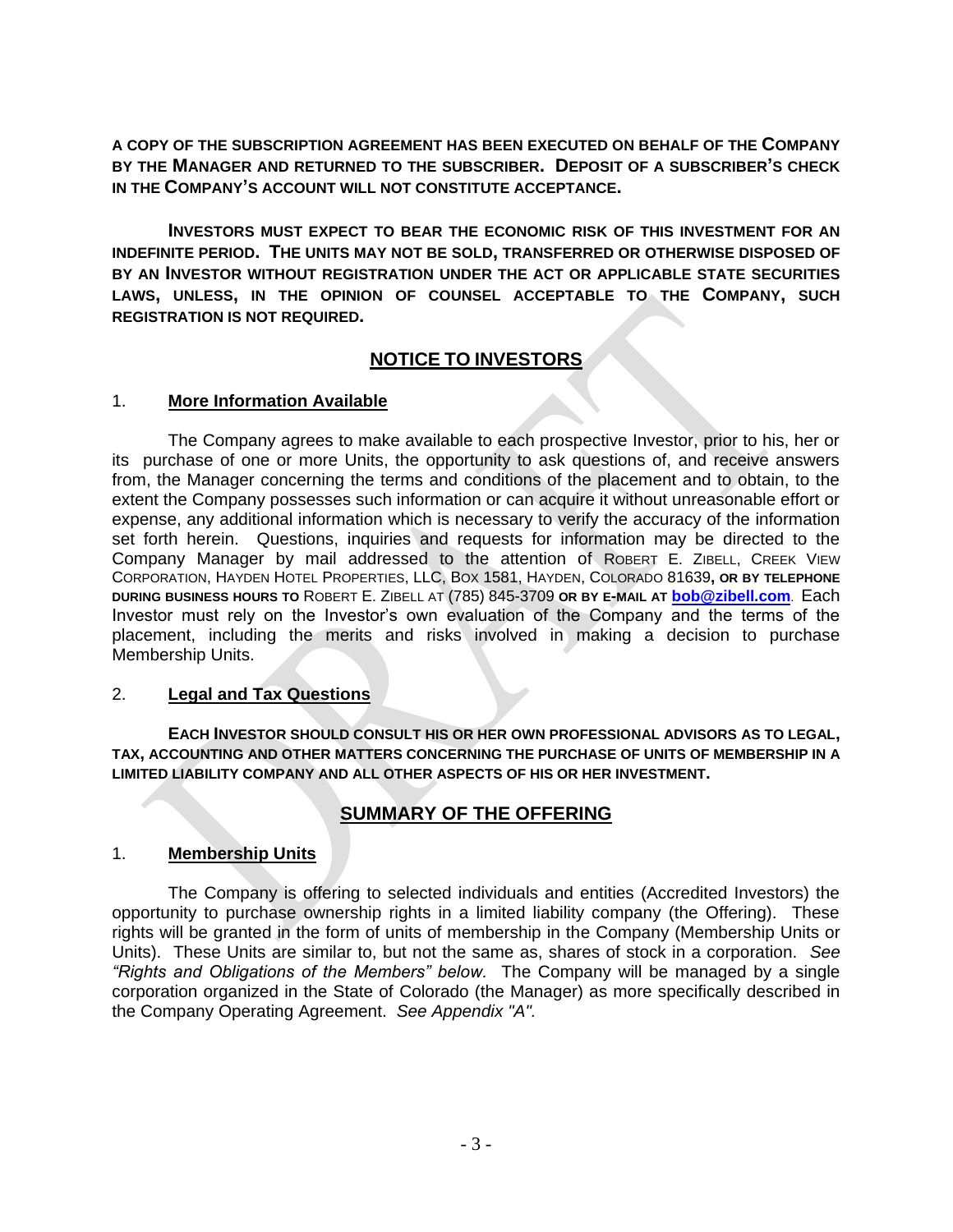The Manager will not be a Member. Other individuals or entities investing money for Units (Investors) will own a percentage of membership interest equal to their investment based upon ten (10) Membership Units having been sold in this offering of the Company. No partial units shall be sold.

The minimum investment required is one (1) Unit. A total of ten (10) Units will be offered at the price of \$87,500 each. The Company seeks to raise a maximum of \$875,000 from the sale of ten (10) Units and a minimum of \$875,000 from the sale of ten (10) Units. The Company will consider the Offering a success if all Units are sold by March 31, 2012. If the ten (10) Units or more are not sold by March 31, 2012, the Manager may continue the Offering until the maximum of ten (10) Units are sold or June 30, 2012, whichever occurs first. *See "Conditions to Closing" below.*

Prospective Investors will be required to elect whether or not they will provide the Company and its lender a limited amount guaranty related to the loans necessary or convenient to construct, furnish, and equip the hotel which will constitute the project (the Project). The limited guaranty will not exceed Two Hundred Sixty-Two Thousand Five Hundred Dollars (\$262,500). The prospective member's guaranty will be unconditional and will be in a form acceptable to the Company's lender. In the event the Prospect Investor agrees to provide such limited guaranty, then the Membership Unit shall be equal to ten percent (10%) of the Member's Interests in the Company. In the event the Prospective Investor does not agree to provide such limited guaranty, then the membership Unit shall be equal to nine percent (9%) of the Member's Interests in the Company.

It is anticipated that Robert E. Zibell shall be required by the lender on the Project to provide an unlimited and unconditional guaranty related to the total Project loans. As such, any one percent (1%) Member's Interests relinquished or released by a Prospective Investor for failure to provide the limited guaranty shall then be held by Robert E. Zibell, or his assigns.

In addition, Robert E. Zibell, or his assigns, will agree to purchase three (3) membership Units in the Company, if necessary, to fully fund the Investment in the Company. The Units will be purchased at the same price and same terms as this Private Placement Memorandum.

The Manager of the Company reserves the right to reject any subscription, in whole or in part. All cash received by the subscribers prior to the closing will be deposited in an interestbearing account. This Offering has no underwriters. Placement will be handled by the Manager, with no fee to the Manager or the Company. All proceeds, to the extent deemed reasonable and prudent by the Manager, will be administered for the sole benefit of the Company.

#### 2. **Proposed Business of the Company**

The Company, Hayden Hotel Properties, LLC, a Colorado Limited Liability company, has been formed to finance, construct, equip and operate a limited amenities hotel in Hayden, Colorado. The Manager will oversee all aspects of financing, construction, and operation of the business.

The Company will construct the hotel on property with frontage along US Highway 40 in Hayden. The site is completed and ready for construction. The hotel will be adjacent or close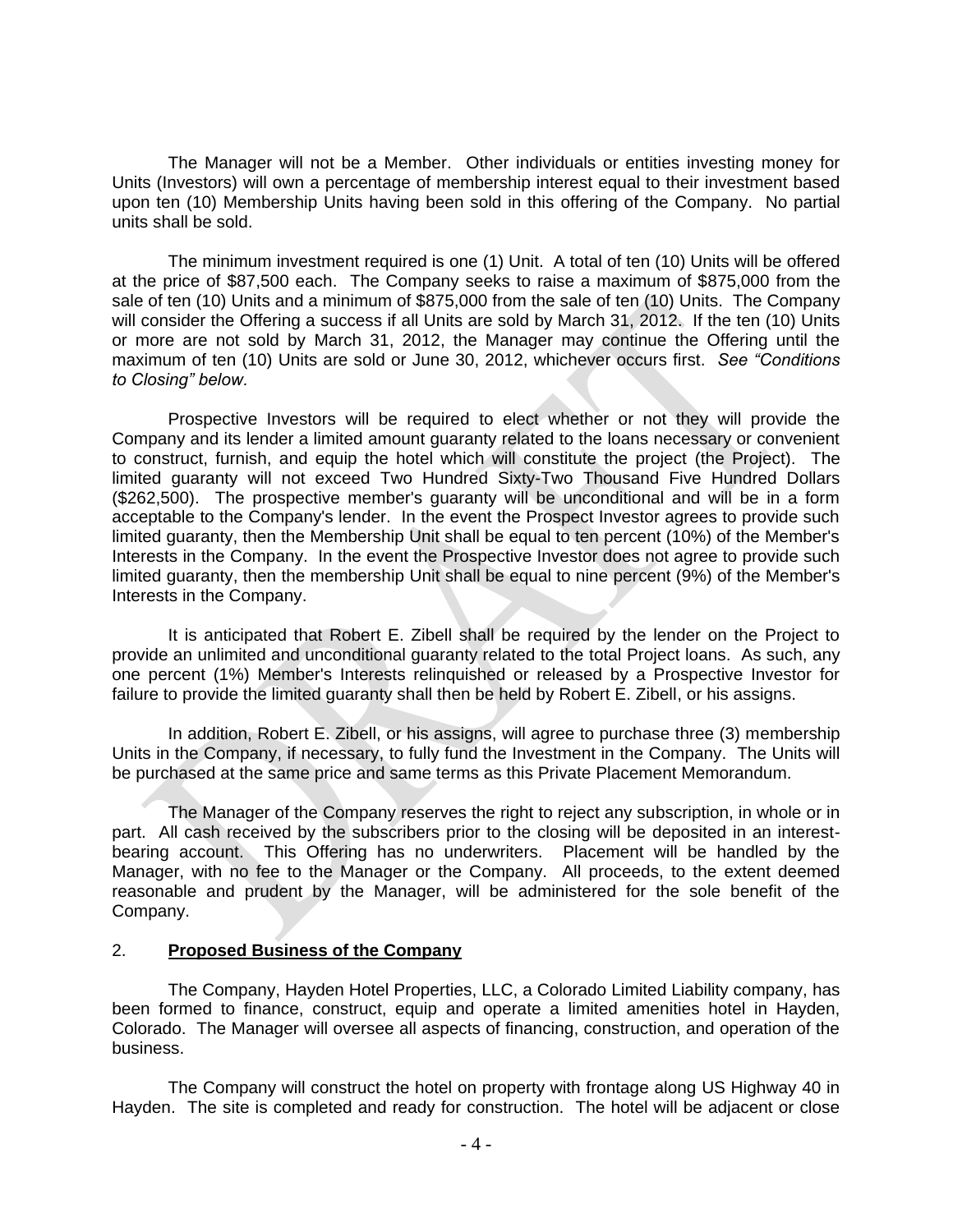to a restaurant, grocery store, the local bank, and the post office. The planned construction is a 46 room, limited service hotel, and the Company intends to secure a national license from Best Western Hotels if possible. The building will consist of three stories and approximately 25,000 square feet, more or less, on approximately 8/10 of an acre. The project budget is \$3,500,000. See the Project Site Information attached hereto as Appendix "C".

The anticipated date of start-up construction is March 31, 2012. The anticipated date of completion of the hotel is October 31, 2012.

The successful attainment of these objectives, in conjunction with the Manager's experience and business acumen, has the potential of providing cash distributions to the members in excess of their capital contributions. There is no assurance that any or all of these objectives will be attained in a timely manner, or at all.

#### 3. **Rights and Obligations of the Members**

Each prospective Member of the Company will be furnished with copies of (a) the Company "Operating Agreement" and (b) the Company "Subscription Agreement." *See these documents at Appendices "A" and "B".*

Under the Operating Agreement, the Manager has the sole authority to manage, control, vote on and approve any matters relating to the Company. Neither the Manager nor any Member is ultimately liable for the debts and liabilities of the Company in excess of his, her, or its capital contribution and share of undistributed profits. Provided, certain Members may be liable under limited or general guaranties to lenders, dependent upon the nature and extent of each guaranty. The Members do not have the right to manage, control, vote on or approve certain matters relating to the Company. Prospective members agree to abide by all of the terms set forth in the accompanying Operating Agreement.

Only Accredited Investors will be considered for Membership Units. Accredited Investors are individuals whose net worth and/or income are sufficient enough that the added investors' protection offered by strict registration standards is not necessary. Investors must cooperate fully with the Company to assist in the determination of Accredited Investor status.

The Manager reserves the right to reject any Subscription, in whole or in part. Prospective Members agree to abide by the acknowledgments, representation and all other terms set forth in the Subscription Agreement.

#### 4. **Management**

The Manager shall be solely responsible for all operational, administrative, and financial aspects of the business of the Company. In the course of such management, the Manager may assign, finance, license, lease or otherwise dispose or deal with any part of the Company's interest, subject to the terms and conditions of the Operating Agreement. This may include employment of a person(s) either affiliated or unaffiliated with the Manager as deemed necessary for the operation of the Company. In addition, the Manager shall be paid a management fee of five percent (5%) of gross revenues for its services. Accordingly, no prospective Investor should purchase Unit(s) unless he or she will entrust all aspect of management of the Company to the Manager.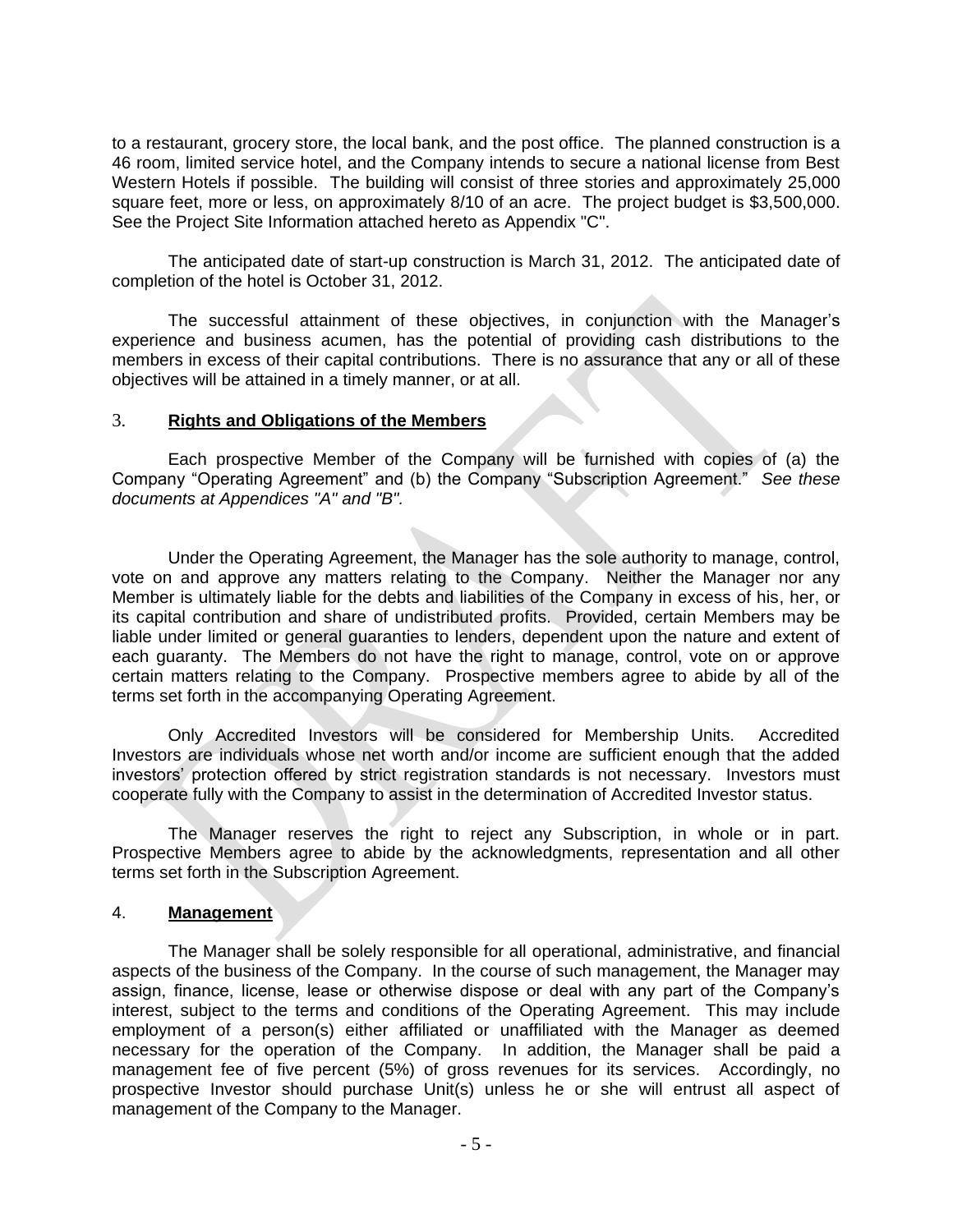#### 5. **Use of Proceeds**

All proceeds will be used solely in connection with Company business and are intended by the Manager to be allocated in the manner set forth in this Memorandum. *See "Discretion in Application of Proceeds" and the section on "Allocation of Profits, Losses and Distributions" below.* 

#### 6. **Application of Proceeds**

All items of Company profits and taxable losses, deductions and tax credits will be allocated 100% to the Investors in the ratio of their membership Units to the total number of Units issued and outstanding.

To the extent that Company income exceeds Company expenses, monies will be distributed in the following order of priority: (1) to pay unpaid liabilities incurred in the cost of construction of the business; (2) to pay loans and/or advancements and deferments required to be paid; (3) to each Member based upon his or her share of the net profits as provided in the Company Operating Agreement.

#### 7. **No Overcall**

None of the Units to be sold are subject to calls for additional capital contributions. No Member shall have preemptive rights.

#### 8. **Tax Ramifications**

The Company intends that it will be treated as a partnership under the Internal Revenue Code of 1986, as amended. No tax opinion is expressed herein. There are material tax risks associated with an investment in the Company. These risks include, without limitation, that the Internal Revenue Service may contest characterization, amounts attributable to, the deductibility of expenses and the tax period in which certain items expected to be claimed as deductions by the Company. Because ownership of the Units is not expected to generate tax deductions in excess of Company income, the Company will not be registered as a "tax shelter" with the Internal Revenue Service. Accordingly, each prospective Investor should carefully review this Offering with his or her tax advisor in order to evaluate the tax ramifications of an investment in the Company.

## **RISK FACTORS**

**NOTE: LISTED IN THE ORDER OF IMPORTANCE ARE THE FACTORS WHICH THE COMPANY CONSIDERS TO BE THE MOST SUBSTANTIAL RISKS TO AN INVESTOR IN THIS OFFERING IN VIEW OF ALL FACTS AND CIRCUMSTANCES OR WHICH OTHERWISE MAKE THE OFFERING ONE OF HIGH RISK OR SPECULATIVE (I.E., THOSE FACTORS WHICH CONSTITUTE THE GREATEST THREAT THAT THE INVESTMENT WILL BE LOST IN WHOLE OR IN PART, OR NOT PROVIDE AN ADEQUATE RETURN)**.

#### 1. **New Formation**

The Company is newly formed, and therefore, has no business operating history. There is no assurance that the Company will operate profitably.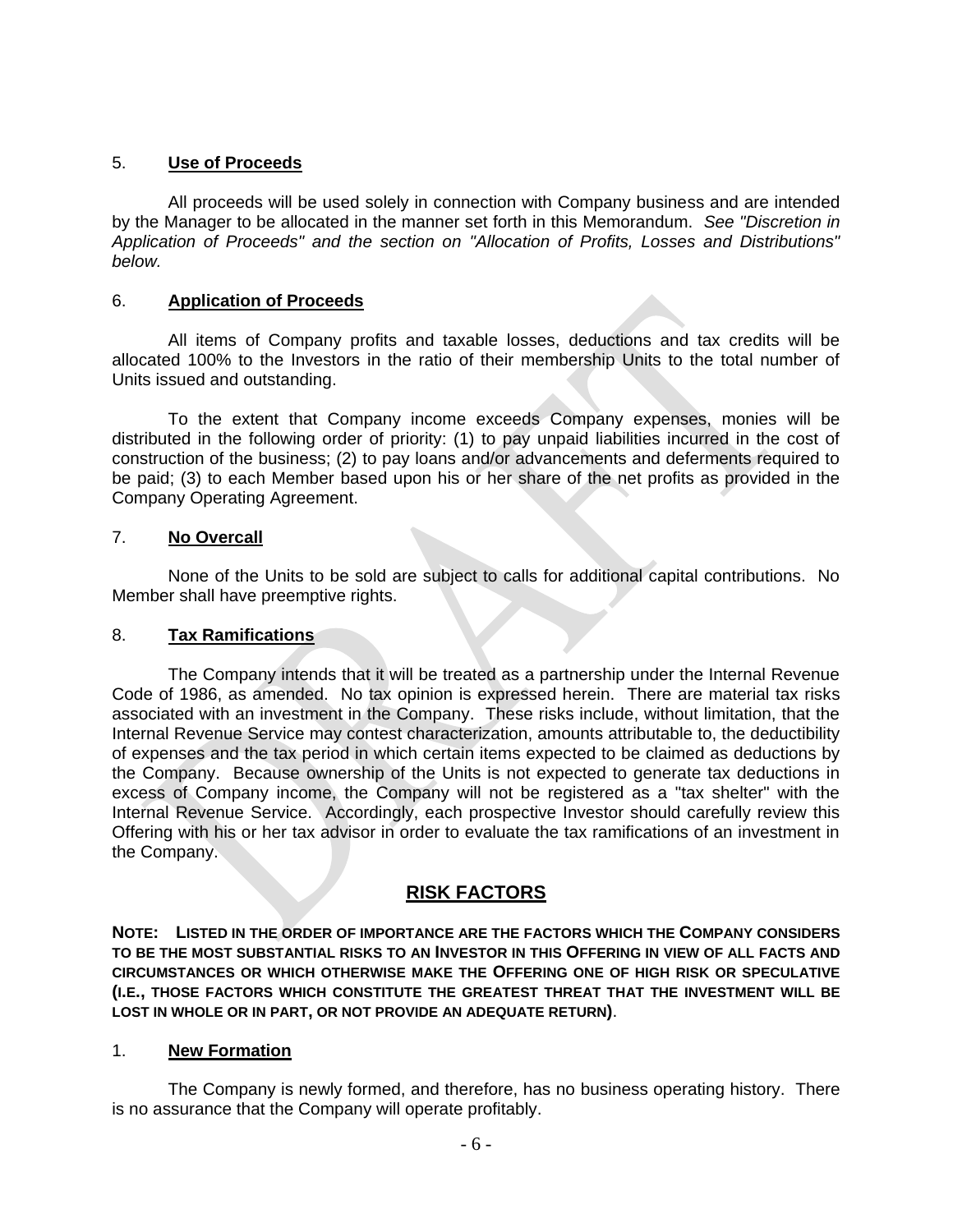### 2. **Inadequate Financing**

The proceeds from the Offering, as defined herein, may be insufficient to provide the funds necessary to lease and purchase the requisite land and equipment and completely pay for the other costs associated with the commencement of the hotel's operations. The Company has not obtained a commitment for the necessary investments or financing, and there is no assurance that such additional investments, financing or other arrangements will be available on acceptable terms because of lender requirements, credit worthiness of the Company, loan costs, market conditions or other factors outside the control of the Company.

#### 3. **Absence of Diversification**

The Company anticipates developing and operating one hotel in Hayden, Colorado, consisting of forty-six (46) rooms and associated common areas and amenities. The successful operation of the Company will depend solely upon its performance, if developed. This lack of business diversity coupled with the limited financial resources available to the Company means an investment in the Company will be subject to greater risk than an investment in a more diversified enterprise with greater financial resources and operations.

### 4. **Risks Arising from Enterprise**

An investment in any business entity which operates a hotel may be affected by the following, examples: adverse changes in general or local economic and market conditions; increases in costs of labor, energy or products; market competition from other hotel companies; construction delays; fuel shortages; limited alternative uses of equipment; changing consumer tastes and habits; changing demographics; adverse weather and other factors. The Company's operation will also be subject to various requirements, restrictions and regulations imposed by governmental authorities affecting the hotel industry, the violation or claimed violation of which could have a material adverse impact upon the Company. More specifically, these risks include, but are not limited to, the following:

- a. **General Economic Conditions** The financial success of the Company's operations may be sensitive to adverse changes in general economic conditions, such as inflation, unemployment and interest rates. These changes could cause the cost of the Company's operations to increase in a manner that would create serious economic hardship on the Company's financial ability to perform. The Company will have no control over any of these changes.
- b. **Effect of Inflation on Labor and Other Costs** Labor and material costs will be significant factors in the Company's operations and may be directly affected by inflation and other factors. Many employees will be paid hourly rates related to the statutory minimum wage; therefore, increases in the minimum wage could increase the Company's operating costs. In addition, the Company will incur expenses for maintenance, insurance, repairs and utilities, all of which are subject to change. The Company may not be able to offset the effects of such changes through price increases or increased electrical output at the grid locations.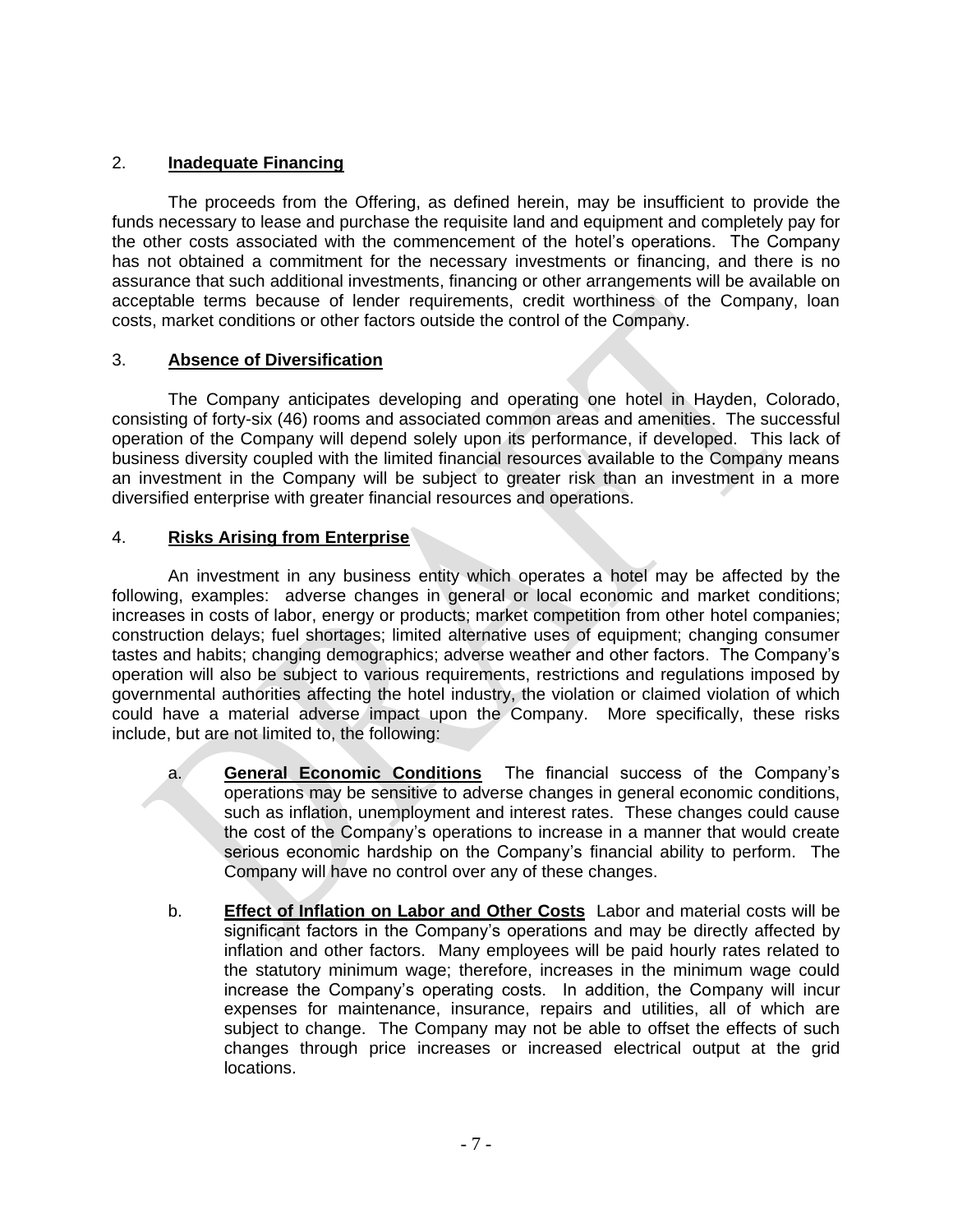- c. **Competition** The Company may experience competition from other hotel proprietors. Competitors of the Company may have more locations, greater financial resources, larger staffs and longer operating histories than the Company. The anticipated entry of the Company into this market against established competition involves significant speculative risk.
- d. **Construction Risks** The Company's management estimates that construction of the initial proposed hotel will commence immediately and be substantially completed by October 31, 2012. However, there can be no assurance that this estimated construction schedule can be met or the hotel built and equipped at estimated levels.
- e. **Government Regulations** The Company and its proposed activities will be subject to zoning, subdivision, licensing, and other state and local government regulations. Zoning variances or use permits are often required for the construction of a hotel. Overly restrictive or burdensome regulations could impair the ability of the Company to complete the hotel at that location in Hayden, Colorado or could result in costly delays. The Company will also be subject to the Fair Labor Standards Act, which governs such matters as minimum wages, overtime, and other working conditions. Licenses and Permits must be obtained and retained by the Company. The failure of the Company to obtain and retain applicable licenses and permits could have an adverse, material impact on its operations.
- f. **National Franchise License** The Company intends to secure a franchise license from Best Western or another national hotel organization which will facilitate hotel reservations and other bookings, and will assist in the advertising of the hotel to prospective customers. The Company can make no guarantee that such a contractual relationship will be effected, the result of which may be a diminished pool of customers from which the Company may secure its business. The failure to obtain and retain such a license could have an adverse, material impact upon the Company's operations.

#### 5. **Hotel Location**

While the Company intends to enter into an option agreement to purchase the proposed hotel site in Hayden, Colorado, there can be no assurance that the site will be developed as contemplated. If the site is not developed as contemplated or if a suitable replacement site is not found in a timely manner, the Company might suffer delays which could negatively impact profitability.

#### 6. **Lack of Liquidity**

Pursuant to the terms and conditions of the Operating Agreement, potential Investors are required to secure the consent of the Company related to a transfer. Moreover, there will be no "active" public market for the disposition of such Units. Accordingly, no person should purchase any of the Units with funds which he or she may need to immediately convert into cash.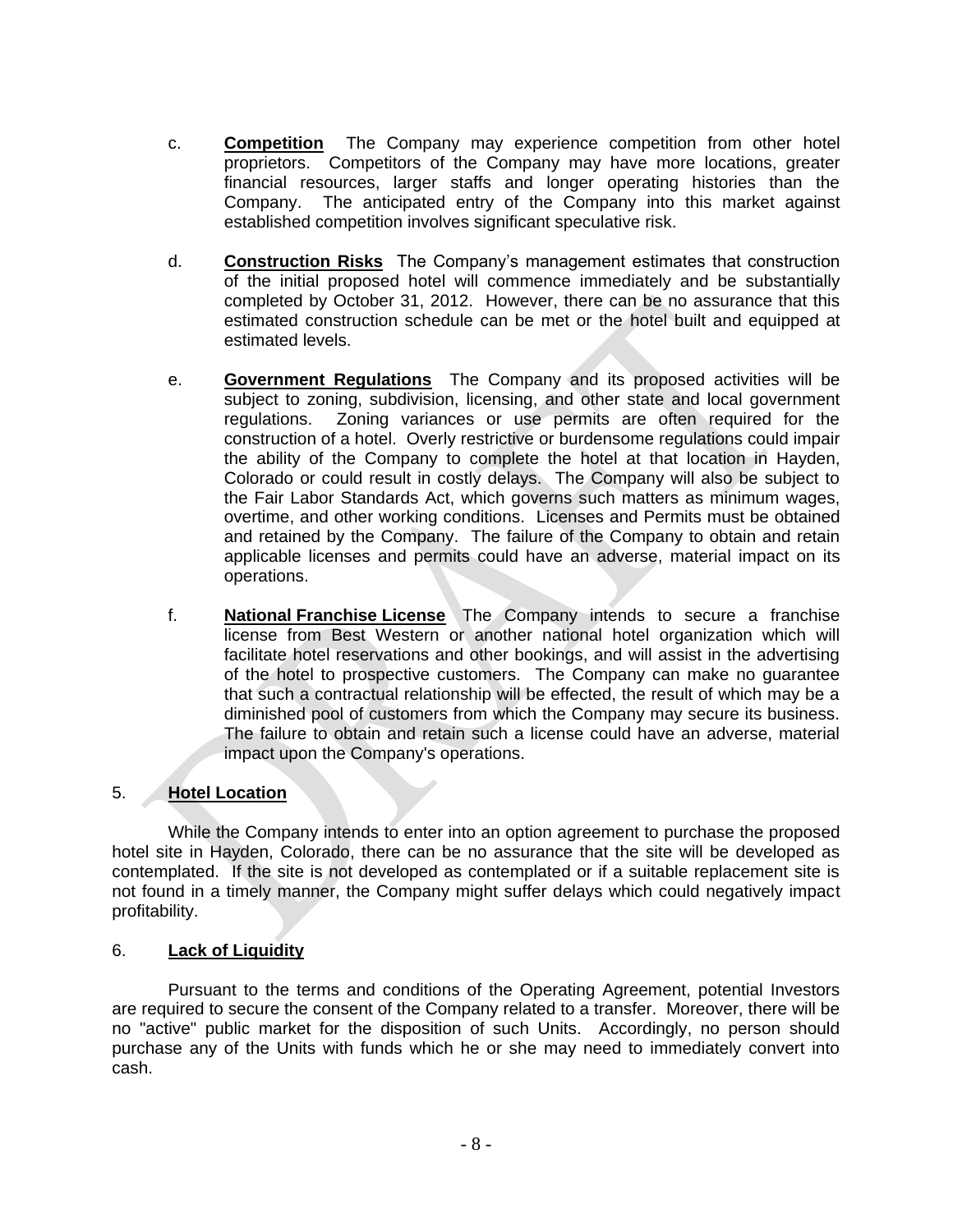### 7. **Dependence on Manager**

The success of the Company's business will be highly dependent upon the services of the Manager of the Company. The loss of the services of the Manager could adversely affect the Company. Accordingly, no person should purchase any of the Units if he or she is concerned that the Manager will not be available for any reason to manage the business. Further, no person should purchase any of the Units unless he or she is willing to entrust those aspects of the management of the Company to the Manager. The Company's future growth will also depend upon its ability to attract and retain additional skilled management personnel.

#### 8. **Discretion in Application of Proceeds**

There is a budget for application of Offering proceeds. The Manager has broad discretion under the Company's Operating Agreement to utilize the Offering proceeds for working capital, to pay other obligations of the Company and to reserve proceeds for operating deficits; therefore, potential Investors should understand that the use of the Offering proceeds will not be subject to budget allocations or limitations.

#### 9. **Employees**

There is no assurance that the Company will be able to obtain and retain an adequate number of competent personnel, including persons seeking entry-level positions or that a shortage of operating personnel will not present a serious problem to the Company in the future.

#### 10. **No Assurance of Distributions**

While the Company contemplates making annual distributions once the hotel is operational, there can be no assurance that the proposed operations of the Company will result in sufficient revenues, profits or cash flow so as to permit such distributions.

#### 11. **Offering Price**

The offering price of the Units has been arbitrarily determined by the Company through the consideration of such factors deemed relevant by it. Each prospective Investor should make an independent valuation of the fairness of the price under the circumstances.

#### 12. **Uninsured Losses**

Consistent with general business practices and the available Company funds, the Company will carry casualty, public liability and workers' compensation insurance as may be required by law and as it deems appropriate, but such insurance may be insufficient to cover all liabilities. The Company reserves the right, in its sole discretion, to increase or decrease any policy limits and types of insurance from time-to-time as it deems appropriate under the circumstances. Further, certain types of losses, generally of a catastrophic nature, may be either uninsurable or not economically insurable. Such risks generally include war, earthquakes and floods in addition to punitive damage awards resulting from lawsuits. Should such a catastrophic disaster occur and not be covered by insurance, the Company's financial condition could be materially affected.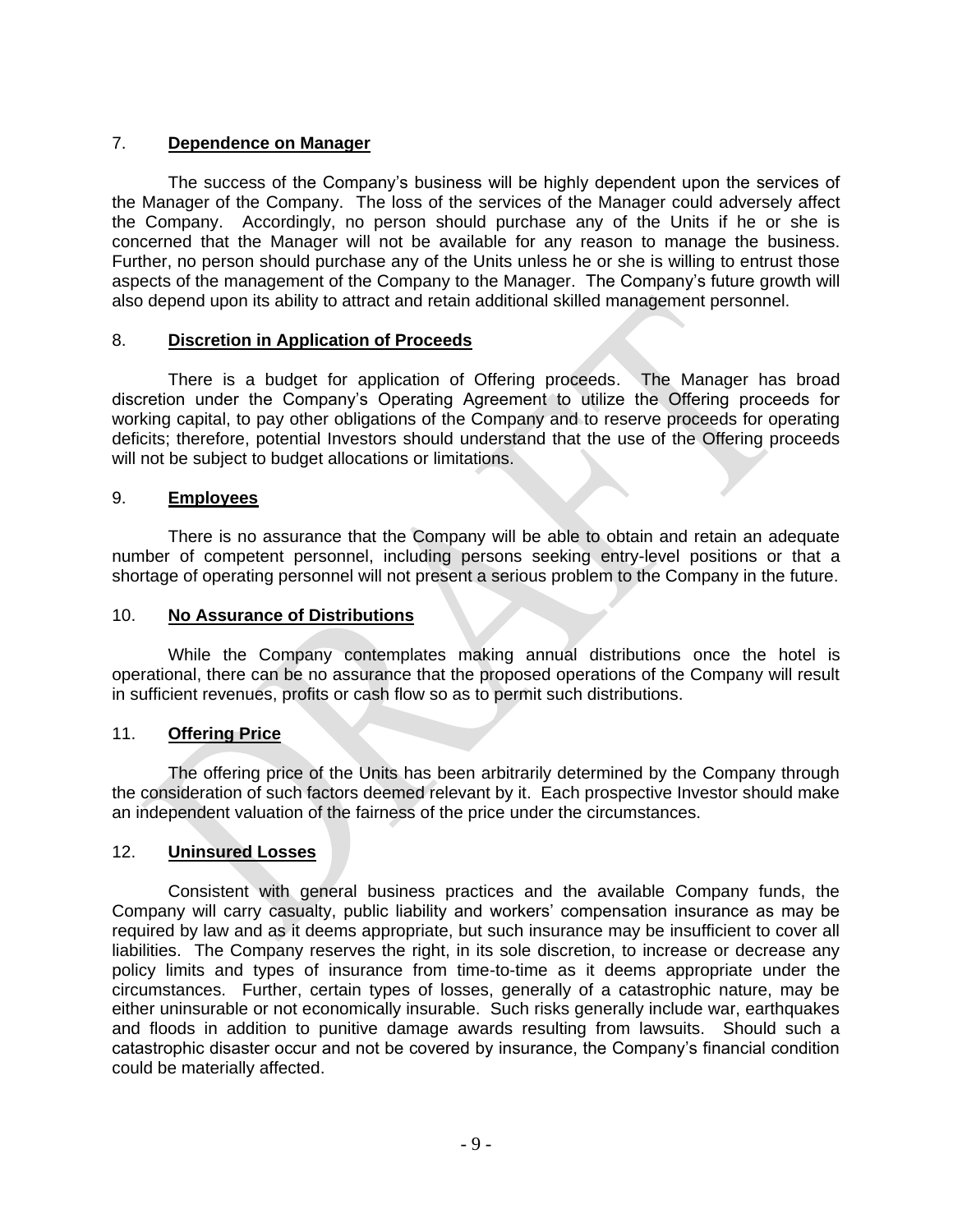#### 13. **Dilution**

Certain Investors who are not limited guarantors of the Company's loans will experience immediate dilution. The purchase price of the Units offered hereby will exceed the net tangible book value of the Units immediately following the closing of the Offering. Further, if the maximum amount of membership is capitalized, each Investor will acquire only up to 10% ownership of the Company.

#### 14. **Proforma Operating Statement**

Attached as Appendix "D" is the proforma operating statement of the Project prepared by the Manager which suggests the income and expenses of the Company for the first five (5) full years of operation. The operating statement is the representation of management and has not been reviewed or audited by any third party accounting or financial analyst. The operating statement makes assumptions as to revenues and expenses which may not be realized upon by the Company. The Prospective Investor is encouraged to carefully review such assumptions and the operating statement to determine in the Investor's sole discretion whether or not the assumptions constitute reasonable expectations for the results of operations for the years projected. If the Prospective Investor is not satisfied, then an investment should not be made.

**NOTE: IN ADDITION TO THE ABOVE RISKS, BUSINESSES ARE OFTEN SUBJECT TO RISKS NOT FORESEEN OR FULLY APPRECIATED BY MANAGEMENT. IN REVIEWING THIS MEMORANDUM, INVESTORS SHOULD KEEP IN MIND OTHER POSSIBLE RISKS THAT COULD BE IMPORTANT.**

## **TERMS OF THE OFFERING**

## 1. **Capital Contributions**

All individuals or entities that invest in the Company will become Members of the Company.

Membership interests totaling \$875,000 are being offered in Units of \$87,500 each**.** The minimum investment per Investor will be \$87,500 for one Unit. Full capitalization will be realized with the aggregated sale of ten (10) Units which would represent 100% ownership of the Company. The Manager, and its officers and directors, reserve the rights to purchase Membership Units at the same price and terms contained in this memorandum. *See "Conditions to Closing" below.*

## 2. **Method of Purchasing Units**

All monies invested in the Company will be accepted and deposited by the Manager in an interest-bearing escrow account. Each capital contribution must be accompanied by a completed and signed Subscription Agreement (including a signed signature page for the Operating Agreement) by the participating Member. All payments shall be made by certified check or bank check payable to the Company in the amount of the required capital contribution for the total number of units to be purchased. The Manager reserves the right to reject any Subscription Agreement in its entirety or in part for any reason.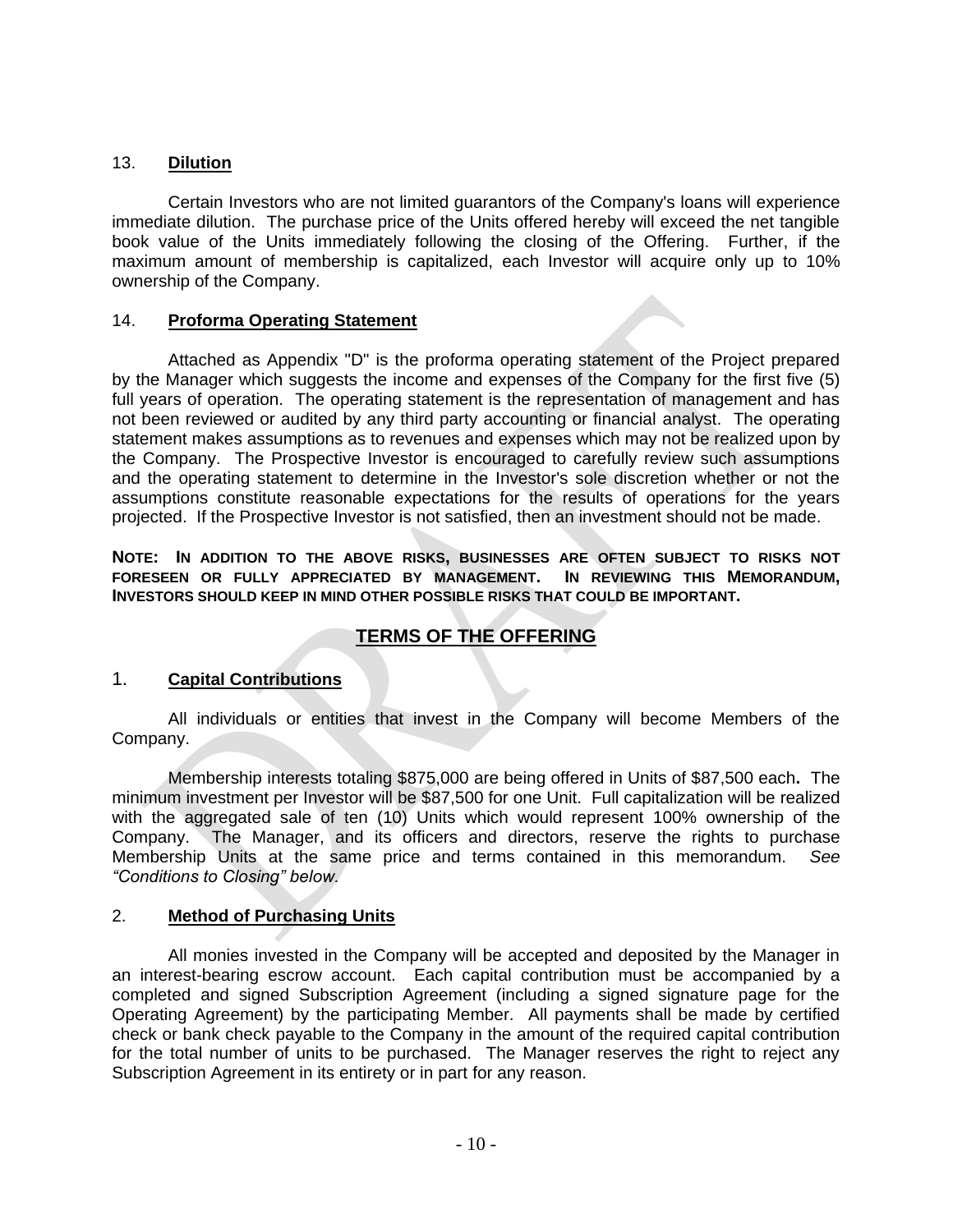### 3. **Conditions to Closing**

The Offering will close (the Closing) upon the satisfaction of the following conditions precedent on or before March 31, 2012: A minimum of ten (10) Unit (\$875,000) must have been subscribed and paid for by Investors and accepted by the Manager. At that point, the Manager, at its sole discretion, may close the Offering.

#### 4. **Closing**

In the event that all conditions to the closing have occurred, the funds of all the Investors shall be released to the Company on the Closing date.

#### 5. **Speculative Nature of the Business**

The hotel business is highly competitive, capital intensive, speculative and potentially involves risks beyond the control of its Manager. Accordingly, there can be no assurance that the Company will enable the Members to recoup all or any portion of their capital contributions or to yield a profit to them.

#### 6. **Construction Process**

The Company will be subject to the risks inherent in the ongoing construction and equipping of the hotel. These may include delays in adhering to the construction timetable and budgetary cost overruns during that time. Accordingly, additional capital may have to be raised through further investment proposals, loans, advances, or deferments of certain costs. These actions may further delay return of capital contributions and potential future profits to the Members.

#### 7. **Indemnification of Manager**

The Company's Operating Agreement provides that the Company will hold the Manager harmless against certain claims or lawsuits arising out of his activities and the operations of the Company. If the Company is required to perform under its indemnification agreement, any of its assets expended for such purposes will reduce the amounts otherwise available for its operations.

#### 8. **Limited Liability of Members**

The Operating Agreement provides that Members are granted rights, on withdrawal of the Manager, to elect any successor manager(s) and to continue the Company, to terminate the Company, to amend the Operating Agreement and to consent to the sale, assignment, transfer, exchange, license or other disposition of all or part of the assets of the Company. While the existence of these powers will not adversely affect the limited liability of the Members in the state of Colorado, the law is subject to modification at any time by legislative or judicial action, as the effect of the existence of these powers has not been clearly established in other jurisdictions.

The Manager will take such reasonable actions as it deems appropriate to preserve the limited liability of the Members where the Company operates.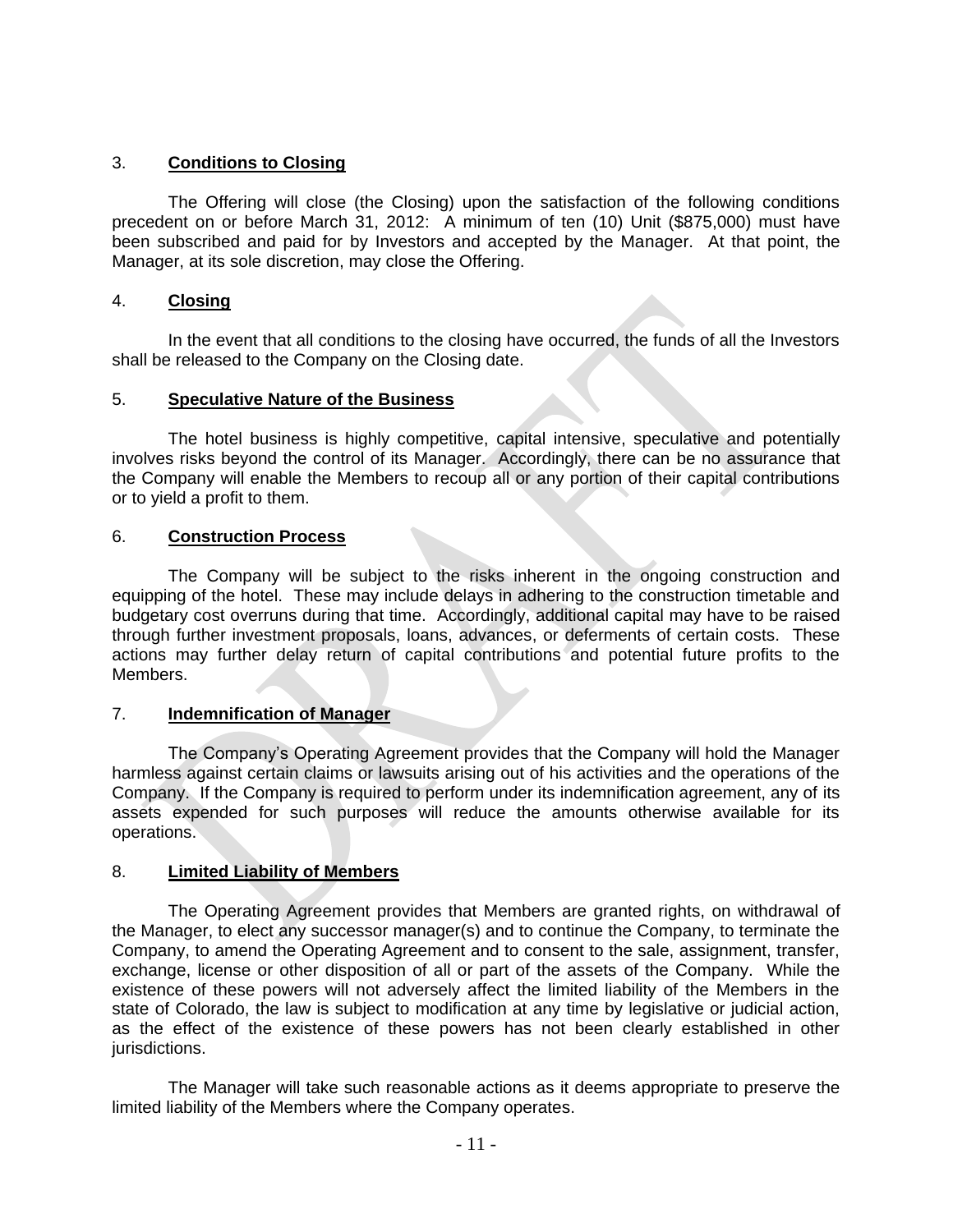### 9. **Limited Transferability of Units**

Each Investor must represent to the Company in his, her, or its Subscription Agreement that the Unit(s) that he, she, or it proposes to purchase will be solely for his or her own account, are for investment purposes only and are not purchased with a view for resale in connection with any distribution thereof. The Units will not be registered under the Act in reliance upon the exemptions provided in the Act and Regulation D, Rule 504 promulgated thereunder.

The Investors will have no right to require registration of the Units, nor is it likely or contemplated that such registration will take place. The transfer of units by an Investor to a new Investor may be made only with the consent of the Manager and only to persons who meet suitability standards. The Manager has no obligation or commitment to repurchase units from other Members at any time.

#### 10. **Principal Tax Risks**

The federal, state and other income tax consequences of an investment in the Company are uncertain and complex and will not be the same for all Members. A discussion of the federal income tax consequences of an investment in the Company is beyond the scope of this Memorandum and no tax opinion is expressed herein. The Company and its members may be subject to various state and local taxes imposed by the jurisdiction where he or she resides or has contacts.

The tax benefits to be derived from the purchase, ownership or sale of Units may not compensate any member for the total loss of his, her or its Investment. No prospective Investor should purchase units unless he or she has a reasonable expectation of an economic profit apart from the tax benefits from the purchase, ownership or sale of Units. Therefore, each prospective Investor is urged to consult with his or her own tax advisor with respect to such ramifications.

## 11. **Distribution Arrangements**

If the Manager is unsuccessful in its efforts to effectively operate the business or if the Company expenses exceed its revenues, the Members may never receive any distributions from the Company. Furthermore, the use of cash of the Company to pay the costs of any borrowing of the Company will defer Company distributions to the Members, and the Company and its Members may have to report income and incur federal and state income taxes in amounts in excess of the amount of cash, and other property, if any, distributed to them.

If the Manager is successful in its efforts to successfully operate the business, the Members may receive distributions.

#### 12. **Loans, Deferments and Advances**

If the Manager believes that the funds raised through the Offering are insufficient for the purposes of the Capitalization of the business, it may advance, defer costs or borrow on behalf of the Company whatever funds he deems to be necessary.

Such loans, deferments or advances are to be repaid prior to the repayment of the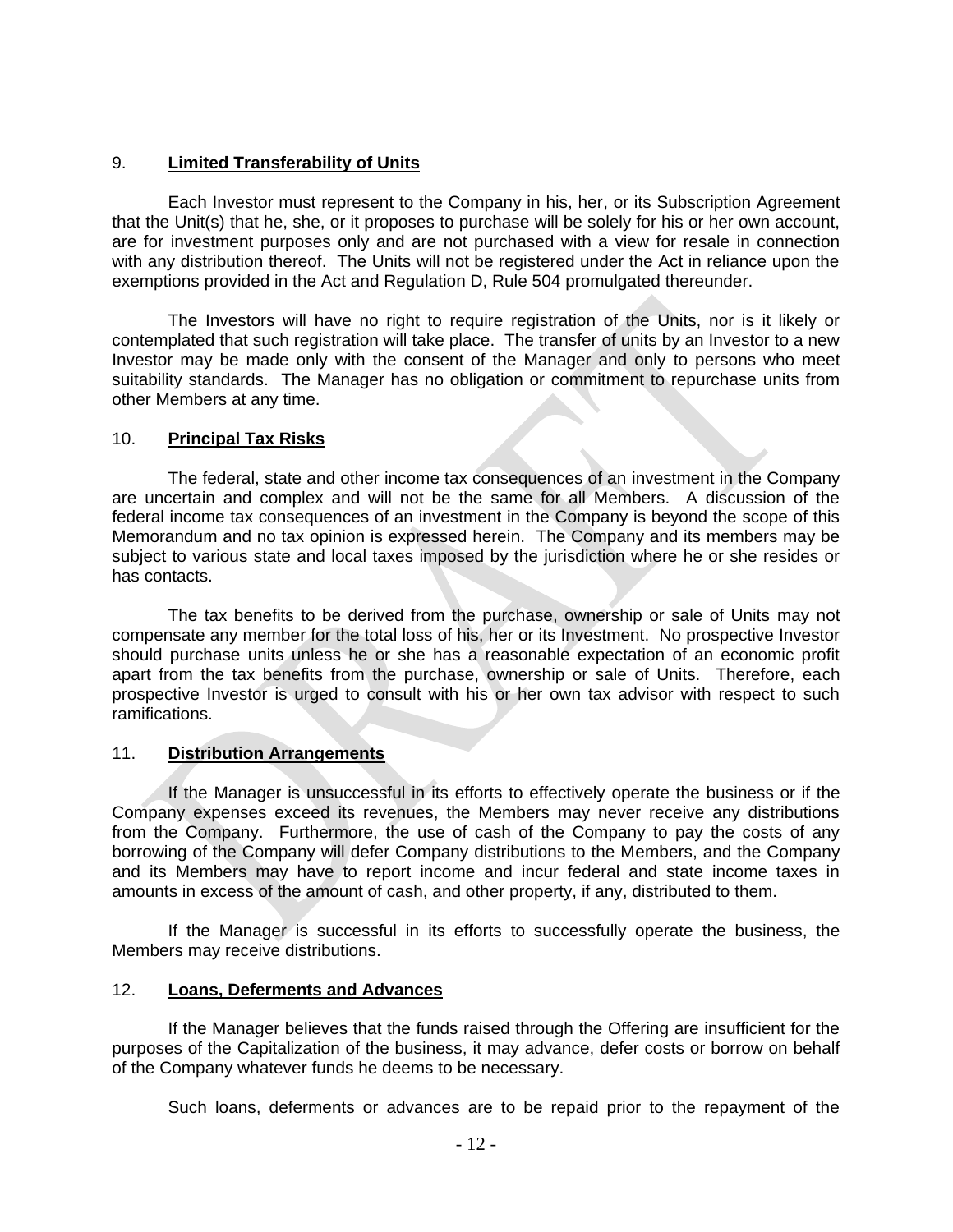capital contributions of any Investor. Such loans, deferments or advances, if made, might result in the delay in the repayment of a Member's contribution, since such loans, deferments and advances may exceed the Company's revenues.

#### 13. **Financial Statements**

There are no prior financial statements for the Company since it has just been formed.

The Manager will furnish unaudited financial statements of operations to the Members no less frequently than once each year. The Members will be relying on the Manager concerning the accuracy thereof.

Based on these financial statements, the Manager intends to make an annual determination of the cash position of the Company. Subject to outstanding loans, deferments and advances, the Manager will distribute available cash to the Members, in accordance with the procedures set forth in this Memorandum.

#### 14. **Access to Information**

Prospective Members and their representatives are invited to make inquiries or review, with reasonable prior notice, all matters, information and operations related, within reason, to the Company business. In addition, the Manager will afford prospective Members and their representatives any additional information necessary to verify the accuracy of the representations set forth in this Memorandum.

#### 15. **Loss on Dissolution and Termination**

In the event of a dissolution of the Company, the proceeds realized from the liquidation of its assets, if any, will be distributed to the Members only after satisfaction of all claims of its creditors. Accordingly, the ability of a Member to recover all or any of his or her investment in the Company in that circumstance will depend on the amount of funds so realized, and only after all claims and liabilities are satisfied therefrom.

#### 16. **How These Securities Will Be Offered and Sold**

These securities shall be offered and sold only through the Manager. The Manager shall receive no additional compensation or commission for the sale of the Units other than its management fees. No other person shall act as a sales person or a finder related to the offer or sale of these securities, and no other commission shall be paid.

#### 17. **Impounding of Proceeds of Offering**

The Company will escrow the proceeds of the Offering in an interest-bearing account until it raises the Offering proceeds (\$875,000). If the minimum of the Offering proceeds is **not** raised and escrowed by March 31, 2012, then the escrow will be closed and the funds, including accrued interest thereon, will be returned to the Investors. The Company does not reserve the right to extend the impound period. The proceeds will be escrowed with the following financial institution: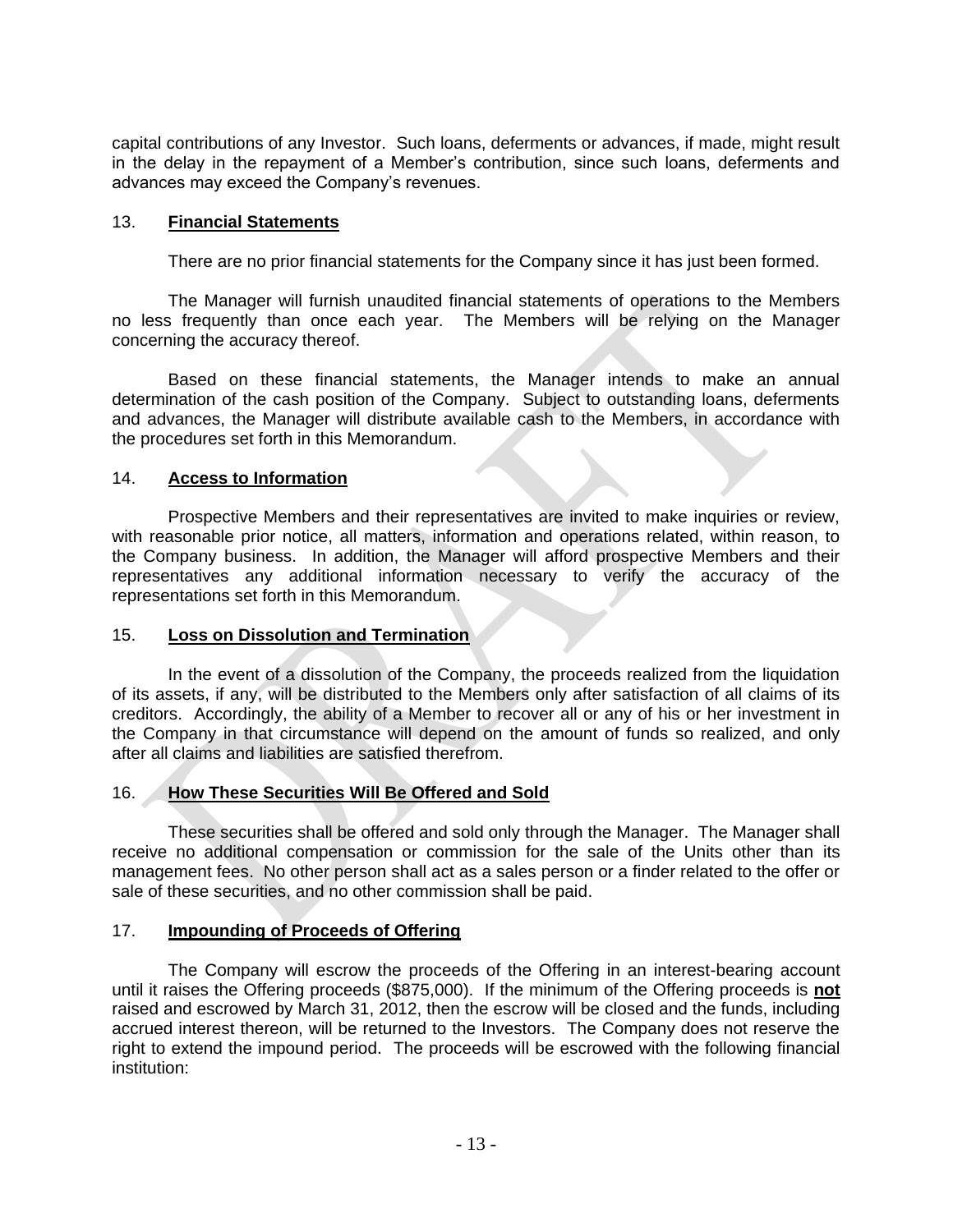(Insert name of financial institution and any escrow terms)

#### **LEGAL PROCEEDINGS**

The Company is newly formed. As such, no petition for bankruptcy, receivership or a similar insolvency proceeding has been filed by or against the Company. Likewise, no petition for bankruptcy, receivership or similar insolvency proceeding has been filed by or against the Manager. No principal or key person has been an officer, director or key person in management for a business or entity that was the subject of a petition for bankruptcy, receivership or similar insolvency proceeding.

No principal of the Company has been convicted in a criminal proceeding, except for traffic violations and minor offenses*,* and no principal is the subject of a pending criminal proceeding. No criminal action has been threatened.

No principal of the Company has been the subject of a court order, judgment or decree related to his involvement in any type of business, securities or banking activity, and no principal is currently the subject of a pending civil proceeding. No civil action has been threatened against any such principal.

No principal of the Company has been the subject of an administrative finding, order, decree or sanction by any governmental agency, administrative agency or administrative court and no principal is the subject of a pending administrative proceeding. No administrative action has been threatened.

No principal of the Company has been the subject of a sanction from a self-regulatory agency, and no principal is the subject of a pending self-regulatory proceeding. No sanction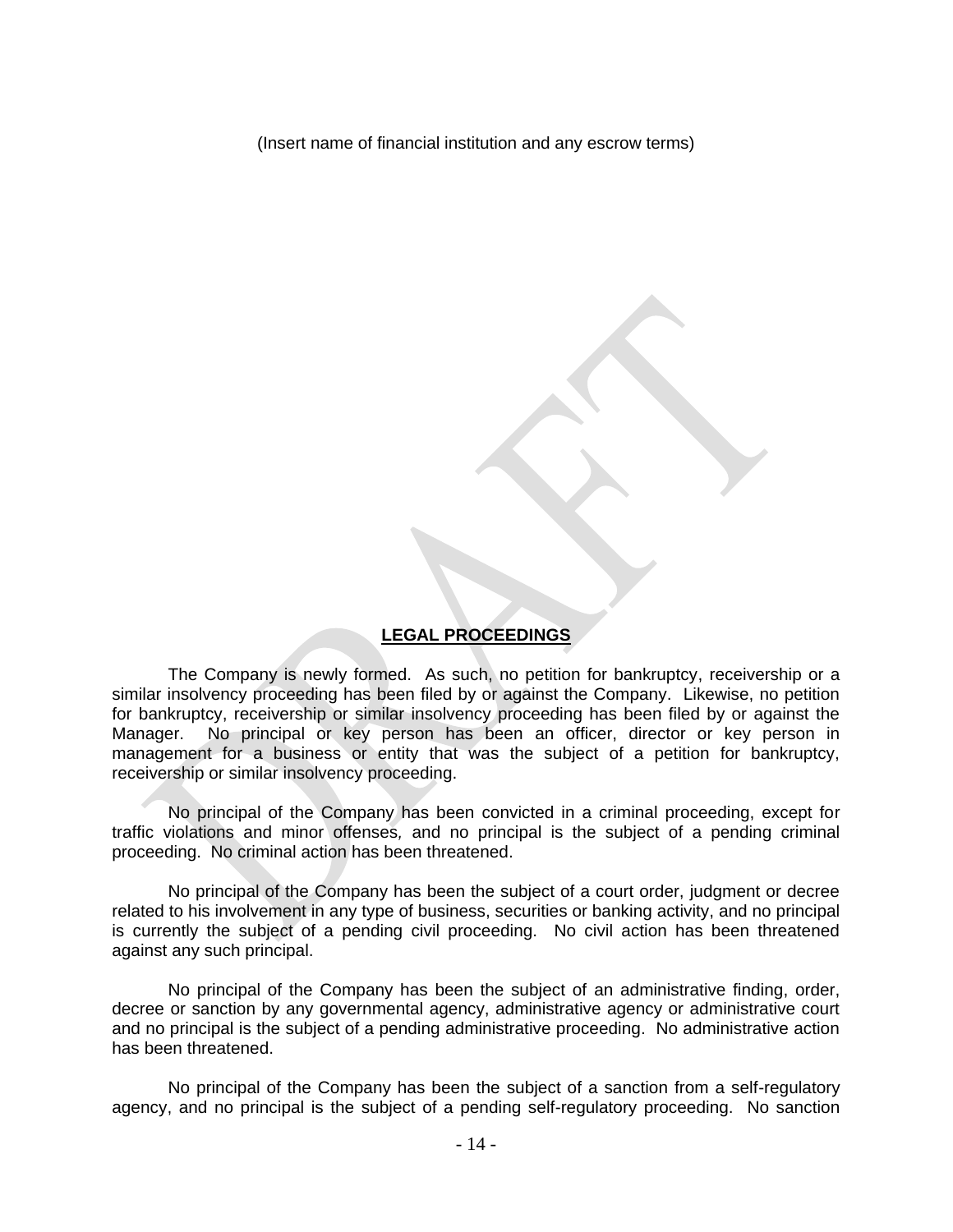has been threatened.

There is no pending or threatened administrative, self-regulatory, civil or criminal proceeding against the Company, and none are threatened. There are no judgments of any kind against the Company.

#### **DEMOGRAPHICS**

#### 1. **Hayden, Colorado**

Hayden, Colorado, is a municipality established by Colorado Statute located in the northwest corner of the State. The town is situated along US Highway 40 in the Yampa River Valley between the towns of Craig and Steamboat Springs, Colorado, and is in Routt County. Historically, Hayden was a center of coal mining activities and agricultural pursuits along the Yampa River. Today, it is a bedroom community to Steamboat Springs, Colorado (approximately 18 miles to the east), a well recognized ski, hunting, fishing, resort, and recreational center in Colorado. Hayden is adjacent to the Yampa Valley Regional Airport which serves Steamboat Springs and the Yampa Valley, generally.

As of the census of 2000, there were 1,634 people, 618 households, and 443 families residing in the town. The population density was 664.1 people per square mile. There were 658 housing units at an average density of 267.4 per square mile. The racial makeup of the town was 96.02% White, 0.12% African American, 0.61% Native American, 0.12% Asian, 0.06% Pacific Islander, 1.96% from other races, and 1.10% from two or more races. Hispanic or Latino of any race were 5.69% of the population.

There were 618 households out of which 42.1% had children under the age of 18 living with them, 57.1% were married couples living together, 9.4% had a female householder with no husband present, and 28.2% were non-families. 21.7% of all households were made up of individuals and 5.5% had someone living alone who was 65 years of age or older. The average household size was 2.63 and the average family size was 3.08.

In the town the population was spread out with 30.3% under the age of 18, 9.5% from 18 to 24, 33.1% from 25 to 44, 20.9% from 45 to 64, and 6.1% who were 65 years of age or older. The median age was 32 years. For every 100 females there were 104.5 males. For every 100 females age 18 and over, there were 100.2 males.

The median income for a household in the town was \$42,147, and the median income for a family was \$45,962. Males had a median income of \$38,150 versus \$23,359 for females. The per capita income for the town was \$18,574. About 5.4% of families and 7.0% of the population were below the poverty line, including 8.2% of those under age 18 and 7.4% of those age 65 or over.

#### 2. **History**

The area was first settled in 1875, with the town established in 1894 and incorporated in 1906. Hayden was named for F.V. Hayden, head of survey party for the U.S. Geological & Geographic Survey in the late 1860s.